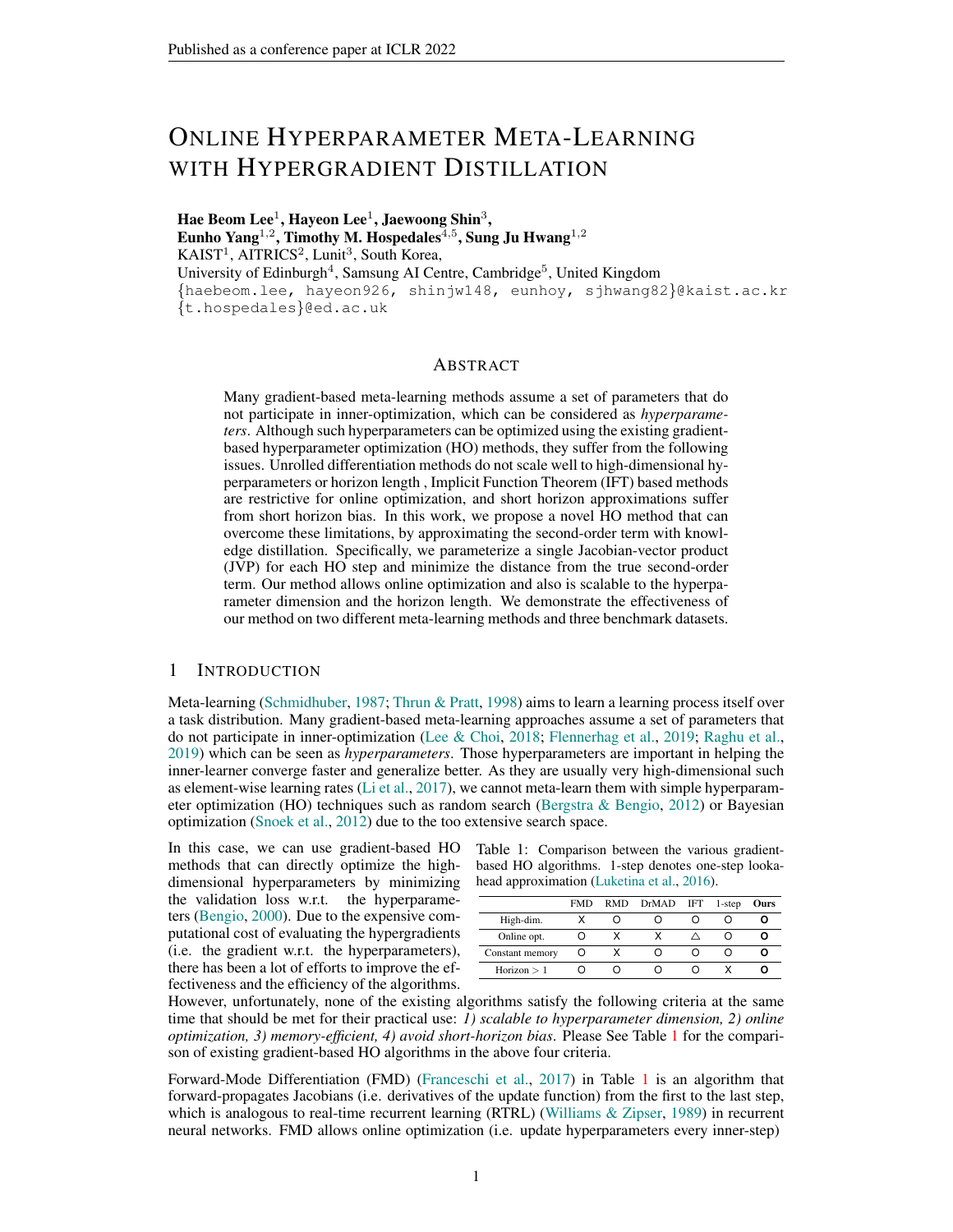with the intermediate Jacobians and also computes the hypergradients over the entire horizon. However, a critical limitation is that the time and space complexity linearly increases w.r.t. the hyperparameter dimension. Thus, we cannot use FMD for solving many practical meta-learning problems that come with millions of hyperparameters, which is the main problem we tackle in this paper.

Secondly, Reverse-Mode Differentiation (RMD) [\(Maclaurin et al.,](#page-10-5) [2015\)](#page-10-5) back-propagates the Jacobian-vector products (JVPs) from the last to the initial step, which is structurally identical to backprop through time (BPTT) [\(Werbos,](#page-11-3) [1990\)](#page-11-3). RMD is scalable to the hyperparameter dimension, but the space complexity linearly increases w.r.t. the horizon length (i.e., the number of innergradient steps used to compute the hypergradient). It is possible to reduce the memory burden by checkpointing some of the previous weights and further interpolating between the weights to approximate the trajectory [\(Fu et al.,](#page-9-4) [2016\)](#page-9-4). However, RMD and its variants are not scalable for online optimization. This is because they do not retain the intermediate Jacobians unlike FMD and thus need to recompute the whole second-order term for every online HO step.

Thirdly, algorithms based on Implicit Function Theorem (IFT) are applicable to high-dimensional HO [\(Bengio,](#page-9-2) [2000;](#page-9-2) [Pedregosa,](#page-10-6) [2016\)](#page-10-6). Under the assumption that the main model parameters have arrived at convergence, the best-response Jacobian, i.e. how the converged model parameters change w.r.t. the hyperparameters, can be expressed by only the information available at the last step, such as the inverse of Hessian at convergence. Thus, we do not have to explicitly unroll the previous update steps. Due to the heavy cost of computing inverse-Hessian-vector product, [Lorraine et al.](#page-10-7) [\(2020\)](#page-10-7) propose to approximate it by an iterative method, which works well for high-dimensional HO problems. However, still it is not straightforward to use the method for online optimization because of the convergence assumption. That is, computing hypergradients before convergence does not guarantee the quality of the hypergradients.

To our knowledge, the short horizon approximation such as one-step lookahead (1-step in Table [1\)](#page-0-0) [\(Luketina et al.,](#page-10-4) [2016\)](#page-10-4) is the only existing method that *fully* supports online optimization, while being scalable to the hyperparameter dimension at the same time. It computes hypergradients only over a single update step and ignores the past learning trajectory, which is computationally efficient as only a single JVP is computed per each online HO step. However, this approximation suffers from the short horizon bias [\(Wu et al.,](#page-11-4) [2018\)](#page-11-4) by definition.

In this paper, we propose a novel HO algorithm that can simultaneously satisfy all the aforementioned criteria for practical HO. The key idea is to distill the entire second-order term into a single JVP. As a result, we only need to compute the single JVP for each online HO step, and at the same time the distilled JVP can consider longer horizons than short horizon approximations such as one-step lookahead or first-order method. We summarize the contribution of this paper as follows:

- We propose *HyperDistill*, a novel HO algorithm that satisfies the aforementioned four criteria for practical HO, each of which is crucial for a HO algorithm to be applied to the current meta-learning frameworks.
- We show how to efficiently distill the hypergradient second-order term into a single JVP.
- We empirically demonstrate that our algorithm converges faster and provides better generalization performance at convergence, with three recent meta-learning models and on two benchmark image datasets.

## 2 RELATED WORK

**Hyperparameter optimization** When the hyperparameter dimension is small (e.g. less than 100), random search [\(Bergstra & Bengio,](#page-9-1) [2012\)](#page-9-1) or Bayesian optimization [\(Snoek et al.,](#page-11-1) [2012\)](#page-11-1) works well. However, when the hyperparameter is high-dimensional, gradient-based HO is often preferred since random or Bayesian search could become infeasible. One of the most well known methods for gradient-based HO are based on Implicit Function Theorem which compute or approximate the inverse Hessian only at convergence. [Bengio](#page-9-2) [\(2000\)](#page-9-2) computes the exact inverse Hessian, and [Luketina](#page-10-4) [et al.](#page-10-4) [\(2016\)](#page-10-4) approximate the inverse Hessian with the identity matrix, which is identical to the onestep lookahead approximation. [Pedregosa](#page-10-6) [\(2016\)](#page-10-6) approximates the inverse Hessian with conjugate gradients (CG) method. [Lorraine et al.](#page-10-7) [\(2020\)](#page-10-7) propose Neumann approximation, which is numerically more stable than CG approximation. On the other hand, [Domke](#page-9-5) [\(2012\)](#page-9-5) proposes unrolled differentiation for solving bi-level optimization, and [Shaban et al.](#page-10-8) [\(2019\)](#page-10-8) analyzes the truncated unrolled differentiation, which is computationally more efficient. Unrolled diffrentiation can be fur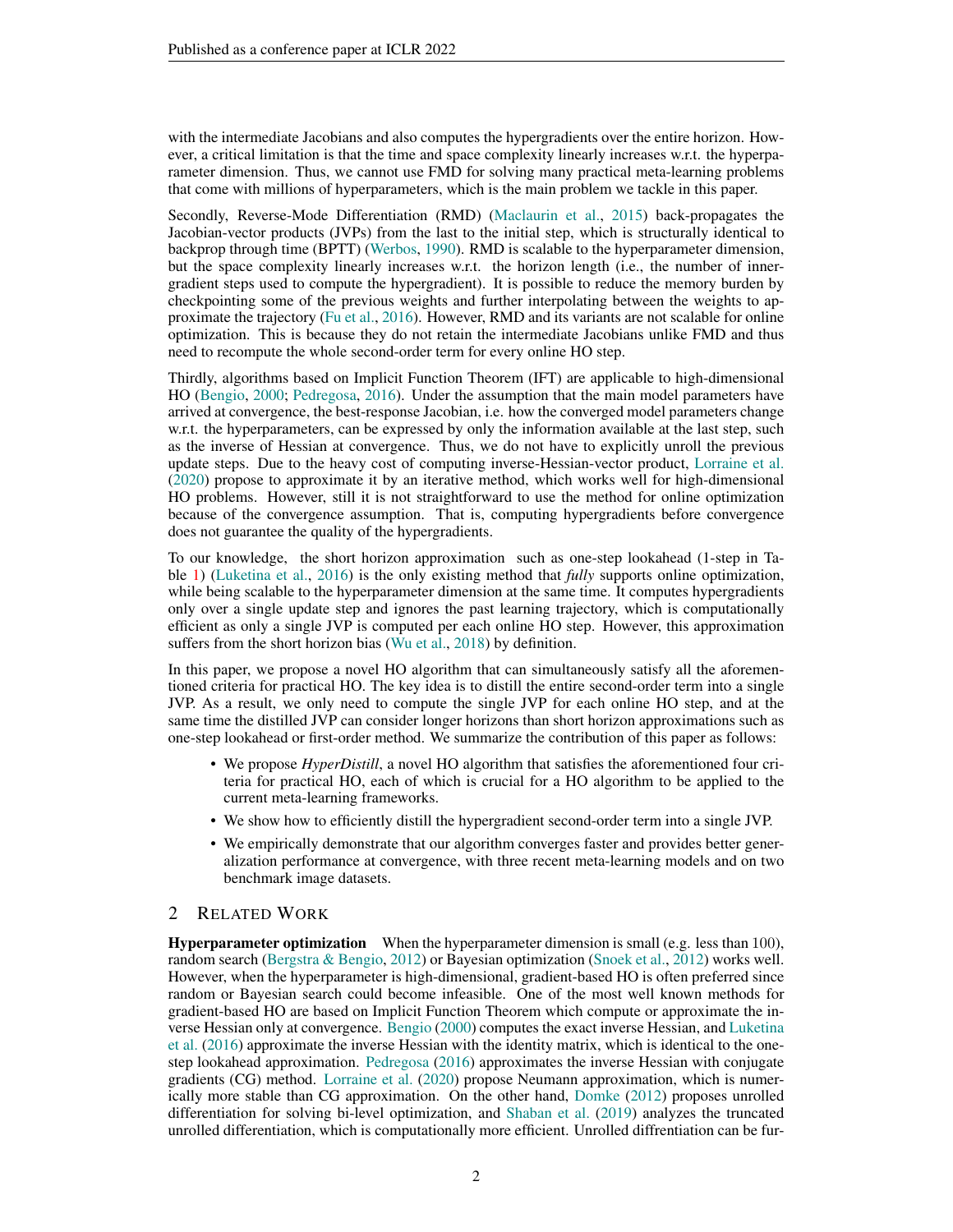ther categorized into forward (FMD) and reverse mode (RMD) [\(Franceschi et al.,](#page-9-3) [2017\)](#page-9-3). FMD is more suitable for optimizing low-dimensional hyperparamters [\(Im et al.,](#page-9-6) [2021;](#page-9-6) [Micaelli & Storkey,](#page-10-9) [2020\)](#page-10-9), but RMD is more scalable to the hyperparameter dimension. [Maclaurin et al.](#page-10-5) [\(2015\)](#page-10-5) proposes a more memory-efficient RMD, which reverses the SGD trajectory with momentum. [Fu et al.](#page-9-4) [\(2016\)](#page-9-4) further reduce memory burden of RMD by approximating the learning trajectory with linear interpolation. [Luketina et al.](#page-10-4) [\(2016\)](#page-10-4) can also be understood as a short horizon approximation of RMD for online optimization. Our method also supports online optimization, but the critical difference is that our algorithm can alleviate the short horizon bias [\(Wu et al.,](#page-11-4) [2018\)](#page-11-4). RMD is basically a type of backpropagation and it is available in deep learning libraries [\(Grefenstette et al.,](#page-9-7) [2019\)](#page-9-7).

Meta-learning Meta-learning [\(Schmidhuber,](#page-10-0) [1987;](#page-10-0) [Thrun & Pratt,](#page-11-0) [1998\)](#page-11-0) aims to learn a model that generalizes over a distribution of tasks [\(Vinyals et al.,](#page-11-5) [2016;](#page-11-5) [Ravi & Larochelle,](#page-10-10) [2016\)](#page-10-10). While there exists a variety of approaches, in this paper we focus on gradient-based meta-learning [\(Finn](#page-9-8) [et al.,](#page-9-8) [2017\)](#page-9-8), especially the methods with high-dimensional hyperparameters that do not participate in inner-optimization. For instance, there have been many attempts to precondition the innergradients for faster inner-optimization, either by *warping* the parameter space with every pair of consecutive layers interleaved with a warp layer [\(Lee & Choi,](#page-10-1) [2018;](#page-10-1) [Flennerhag et al.,](#page-9-0) [2019\)](#page-9-0) or directly modulating the inner-gradients with diagonal [\(Li et al.,](#page-10-3) [2017\)](#page-10-3) or block-diagonal matrix [\(Park](#page-10-11) [& Oliva,](#page-10-11) [2019\)](#page-10-11). Perturbation function is another form of hyperparameters that help the inner-learner generalize better [\(Lee et al.,](#page-9-9) [2019;](#page-9-9) [Ryu et al.,](#page-10-12) [2020;](#page-10-12) [Tseng et al.,](#page-11-6) [2020\)](#page-11-6). It is also possible to let the whole feature extractor be hyperparameters and only adapt the last fully-connected layer [\(Raghu](#page-10-2) [et al.,](#page-10-2) [2019\)](#page-10-2). On the other hand, some of the meta-learning literatures do not assume a task distribution, but tune their hyperparameters with a holdouot validation set, similarly to the conventional HO setting. In this case, the one-step lookahead method [\(Luketina et al.,](#page-10-4) [2016\)](#page-10-4) is mostly used for scalable online HO, in context of domain generalization [\(Li et al.,](#page-10-13) [2018\)](#page-10-13), handling class imbalance [\(Ren et al.,](#page-10-14) [2018;](#page-10-14) [Shu et al.,](#page-10-15) [2019\)](#page-10-15), gradient-based neural architecture search [\(Liu et al.,](#page-10-16) [2018\)](#page-10-16), and coefficient of norm-based regularizer [\(Balaji et al.,](#page-9-10) [2018\)](#page-9-10). Although we mainly focus on metalearning setting in this work, whose goal is to transfer knowledge through a task distribution, it is straightforward to apply our method to conventional HO problems.

## 3 BACKGROUND

In this section, we first introduce RMD and its approximations for efficient computation. We then introduce our novel algorithm that supports high-dimensional online HO over the entire horizon.

#### 3.1 HYPERPARAMETER UNROLLED DIFFERENTIATION

We first introduce notations. Throughout this paper, we will specifiy w as *weight* and  $\lambda$  as *hyperparameter*. The series of weights  $w_0, w_1, w_2, \ldots, w_T$  evolve with the update function  $w_t$  $\Phi(w_{t-1}, \lambda; D_t)$  over steps  $t = 1, \ldots, T$ . The function  $\Phi$  takes the previous weight  $w_{t-1}$  and the hyperparameter  $\lambda$  as inputs and its form depends on the current mini-batch  $D_t$ . Note that  $w_1, w_2, \ldots, w_T$  are functions w.r.t. the hyperparameter  $\lambda$ . The question is how to find a good hyperparameter  $\lambda$  that yields a good *response*  $w_T$  at the last step. In gradient-based HO, we find the optimal  $\lambda$  by minimizing the validation loss  $\mathcal{L}^{\text{val}}$  as a function of  $\lambda$ .

<span id="page-2-1"></span><span id="page-2-0"></span>
$$
\min_{\lambda} \mathcal{L}^{\text{val}}(w_T(\lambda), \lambda) \tag{1}
$$

Note that we let the loss function  $\mathcal{L}^{val}(\cdot,\cdot)$  itself be modulated by  $\lambda$  for generality. According to the chain rule, the hypergradient is decomposed into

$$
\frac{d\mathcal{L}^{\text{val}}(w_T, \lambda)}{d\lambda} = \underbrace{\frac{\partial \mathcal{L}^{\text{val}}(w_T, \lambda)}{\partial \lambda}}_{g_T^{\text{FO}}:\text{ First-order term}} + \underbrace{\frac{\partial \mathcal{L}^{\text{val}}(w_T, \lambda)}{\partial w_T} \frac{dw_T}{d\lambda}}_{g_T^{\text{SO}}:\text{ Second-order term}}
$$
(2)

On the right hand side, the first-order (FO) term  $g_T^{\text{FO}}$  directly computes the gradient w.r.t  $\lambda$  by fixing  $w_T$ . The second-order (SO) term  $g_T^{SO}$  computes the indirect effect of  $\lambda$  through the *response*  $w_T$ .  $\alpha_T = \frac{\partial \mathcal{L}^{\text{val}}(w_T, \lambda)}{\partial w_T}$  $\frac{d^2(w_T,\lambda)}{\partial w_T}$  can be easily computed similarly to  $g_T^{\text{FO}}$ , but the *response Jacobian*  $\frac{dw_T}{d\lambda}$  is more computationally challenging as it is unrolled into the following form.

$$
\frac{dw_T}{d\lambda} = \sum_{t=1}^T \left( \prod_{s=t+1}^T A_s \right) B_t, \quad \text{where} \quad A_s = \frac{\partial \Phi(w_{s-1}, \lambda; D_s)}{\partial w_{s-1}}, \quad B_t = \frac{\partial \Phi(w_{t-1}, \lambda; D_t)}{\partial \lambda} \tag{3}
$$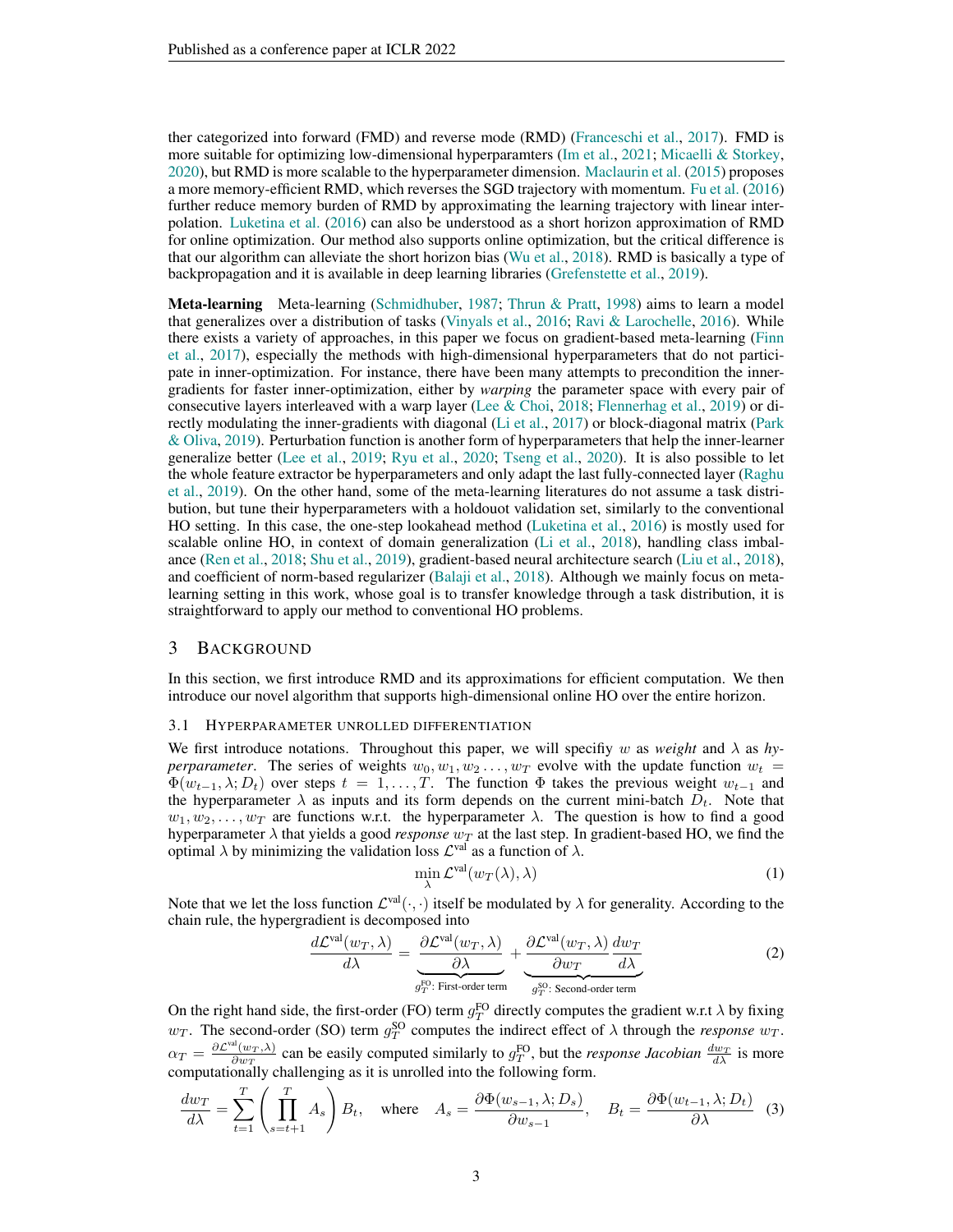<span id="page-3-1"></span><span id="page-3-0"></span>

| <b>Algorithm 2</b> DrMAD (Fu et al., $2016$ )                                                                                                                                                                                  |
|--------------------------------------------------------------------------------------------------------------------------------------------------------------------------------------------------------------------------------|
| 1: <b>Input:</b> The last weight $w_T$ and all the previous 1: <b>Input:</b> The last weight $w_T$ and the initial weight $w_0$ .                                                                                              |
| 2: <b>Output:</b> Approximated hypergradient $q^{FO} + q^{SO}$ .                                                                                                                                                               |
| 3: $\alpha \leftarrow \frac{\partial \mathcal{L}(w_T, \lambda)}{\partial w_T}$ , $g^{\text{FO}} \leftarrow \frac{\partial \mathcal{L}(w_T, \lambda)}{\partial \lambda}$ , $g^{\text{SO}} \leftarrow 0$                         |
| 3: $\alpha \leftarrow \frac{\partial \mathcal{L}(w_T, \lambda)}{\partial w_T}, g^{\text{FO}} \leftarrow \frac{\partial \mathcal{L}(w_T, \lambda)}{\partial \lambda}, g^{\text{SO}} \leftarrow 0$<br>4: for $t = T$ downto 1 do |
| 5: $\hat{w}_{t-1} \leftarrow \left(1 - \frac{t-1}{T}\right) w_0 + \frac{t-1}{T} w_T$                                                                                                                                           |
| 6: $g^{SO} \leftarrow g^{SO} + \alpha \hat{B}_t$<br>7: $\alpha \leftarrow \alpha \hat{A}_t$                                                                                                                                    |
|                                                                                                                                                                                                                                |
| 8: end for                                                                                                                                                                                                                     |
| 9: <b>return</b> $q^{FO} + q^{SO}$                                                                                                                                                                                             |
|                                                                                                                                                                                                                                |

Eq. [\(3\)](#page-2-0) involves the Jacobians  $\{A\}$  and  $\{B\}$  at the intermediate steps. Evaluating them or their vector products are computationally expensive in terms of either time (FMD) or space (FMD, RMD) [\(Franceschi et al.,](#page-9-3) [2017\)](#page-9-3). Therefore, how to approximate Eq. [\(3\)](#page-2-0) is the key to developing an efficient and effective HO algorithm.

#### 3.2 REVERSE-MODE DIFFERENTIATION AND ITS APPROXIMATIONS

Basically, RMD is structurally analogous to backpropagation through time (BPTT) [\(Werbos,](#page-11-3) [1990\)](#page-11-3). In RMD, we first obtain  $\alpha_T = \frac{\partial \mathcal{L}^{\text{val}}(w_T, \lambda)}{\partial w_T}$  $\frac{(w_T,\lambda)}{\partial w_T}$  and back-propagate A and B from the last to the first step in the form of JVPs (See Algorithm [1\)](#page-3-0). Whereas RMD is much faster than FMD as we only need to compute one or two JVPs per each step, it usually requires to store all the previous weights  $w_0, \ldots, w_{T-1}$  to compute the previous-step JVPs, unless we consider reversible training with mo-mentum optimizer [\(Maclaurin et al.,](#page-10-5) [2015\)](#page-10-5). Therefore, when w is high-dimensional, RMD is only applicable to short-horizon problems such as few-shot learning (e.g.  $T = 5$  in [Finn et al.](#page-9-8) [\(2017\)](#page-9-8)).

**Trajectory approximation.** Instead of storing all the previous weights for computing A and B, we can approximate the learning trajectory by linearly interpolating between the last weight  $w_T$  and the initial weight  $w_0$ . Algorithm [2](#page-3-1) illustrates the procedure called DrMAD [\(Fu et al.,](#page-9-4) [2016\)](#page-9-4), where each intermediate weight  $w_t$  is approximated by  $\hat{w}_t = \left(1 - \frac{t}{T}\right)w_0 + \frac{t}{T}w_T$  for  $t = 1, \ldots, T - 1$ . A and B are also approximated by  $\hat{A}_s = \frac{\partial \Phi(\hat{w}_{s-1}, \lambda; D_s)}{\partial \hat{w}_{s-1}}$  $\frac{\hat{v}_{s-1},\lambda;D_s)}{\partial \hat{v}_{s-1}}$  and  $\hat{B}_t = \frac{\partial \Phi(\hat{w}_{t-1},\lambda;D_t)}{\partial \lambda}$ , respectively. However, although DrMAD dramatically lower the space complexity, it does not reduce the number of JVPs per each hypergradient step. For each online HO step  $t = 1, \ldots, T$  we need to compute  $2t-1$  JVPs, thus the number of total JVPs to complete a single trajectory accumulates up to  $\sum_{t=1}^{T} (2t-1) = T^2$ , which is definitely not scalable as an online optimization algorithm.

Short-horizon approximations. One-step lookahead approximation [\(Luketina et al.,](#page-10-4) [2016\)](#page-10-4) is currently one of the most popular high-dimensional online HO method that can avoid computing the excessive number of JVPs [\(Li et al.,](#page-10-13) [2018;](#page-10-13) [Ren et al.,](#page-10-14) [2018;](#page-10-14) [Shu et al.,](#page-10-15) [2019;](#page-10-15) [Liu et al.,](#page-10-16) [2018;](#page-10-16) [Balaji](#page-9-10) [et al.,](#page-9-10) [2018\)](#page-9-10). The idea is very simple; for each online HO step we only care about the last previous step and ignore the rest of the learning trajectory for computational efficiency. Specifically, for each step  $t = 1, ..., T$  we compute the hypergradient by viewing  $w_{t-1}$  as constant, which yields  $\frac{dw_t}{d\lambda} \approx \frac{\partial w_t}{\partial \lambda}\Big|_{w_{t-1}} = B_t$  (See Eq. [\(3\)](#page-2-0)). Or, we may completely ignore all the second-order derivatives for computational efficiency, such that  $\frac{dw_t}{d\lambda} \approx 0$  [\(Flennerhag et al.,](#page-9-0) [2019;](#page-9-0) [Ryu et al.,](#page-10-12) [2020\)](#page-10-12). While those approximations enable online HO with low cost, they are intrinsically vulnerable to short-horizon bias [\(Wu et al.,](#page-11-4) [2018\)](#page-11-4) by definition.

## 4 APPROACH

We next introduce our novel online HO method based on knowledge distillation. Our method can overcome all the aforementioned limitations at the same time.

#### 4.1 HYPERGRADIENT DISTILLATION

The key idea is to distill the whole second-order term  $g_t^{\text{SO}} = \alpha_t \sum_{i=1}^t \left( \prod_{j=i+1}^t A_j \right) B_i$  in Eq. [\(2\)](#page-2-1) into a single JVP evaluated at a distilled weight point w and with a distilled dataset  $D$ . We denote the normalized JVP as  $f_t(w, D) := \sigma(\alpha_t \frac{\partial \Phi(w, \lambda; D)}{\partial \lambda})$  with  $\sigma(x) = \frac{x}{\|x\|_2}$ . Specifically, we want to solve the following knowledge distillation problem for each online HO step  $t = 1, \ldots, T$ :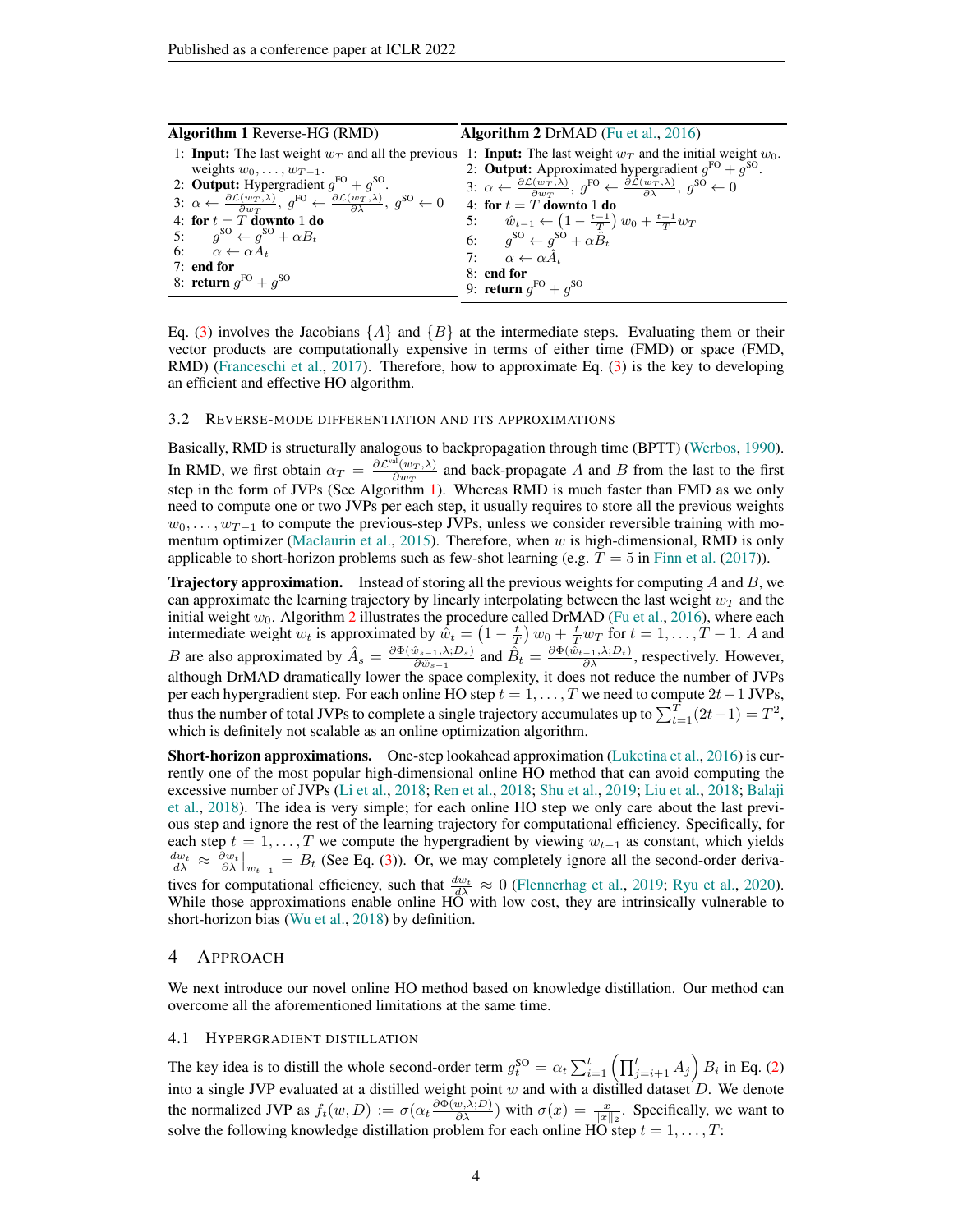$$
\pi_t^*, w_t^*, D_t^* = \underset{\pi, w, D}{\arg \min} \left\| \pi f_t(w, D) - g_t^{\text{SO}} \right\|_2 \tag{4}
$$

so that we use  $\pi_t^* f_t(w_t^*, D_t^*)$  instead of  $g_t^{SO}$ . Online optimization is now feasible because for each online HO step  $t = 1, ..., T$  we only need to compute the single JVP  $f_t(w_t^*, D_t^*)$  rather than computing  $2t - 1$  JVPs for RMD or DrMAD. Also, unlike short horizon approximations, the whole trajectory information is distilled into the JVP, alleviating the short horizon bias [\(Wu et al.,](#page-11-4) [2018\)](#page-11-4).

Notice that solving Eq. [\(4\)](#page-4-0) only w.r.t.  $\pi$  is simply a vector projection.

<span id="page-4-2"></span><span id="page-4-1"></span><span id="page-4-0"></span>
$$
\tilde{\pi}_t(w, D) = f_t(w, D)^{\mathsf{T}} g_t^{\mathsf{SO}}.
$$
\n<sup>(5)</sup>

Then, plugging Eq. [\(5\)](#page-4-1) into  $\pi$  in Eq. [\(4\)](#page-4-0) and making use of  $||f_t(w, D)||_2 = 1$ , we can easily convert the optimization problem Eq. [\(4\)](#page-4-0) into the following equivalent problem (See Appendix [A\)](#page-12-0).

$$
w_t^*, D_t^* = \underset{w,D}{\arg \max} \, \tilde{\pi}_t(w, D), \quad \pi_t^* = \tilde{\pi}_t(w_t^*, D_t^*). \tag{6}
$$

 $w_t^*$  and  $D_t^*$  match the hypergradient *direction* and  $\pi_t^*$  matches the *size*.

**Technical challenge.** However, solving Eq. [\(6\)](#page-4-2) requires to evaluate  $g_t^{SO}$  for  $t = 1, ..., T$ , which is tricky as  $g_t^{\text{SO}}$  is the target we aim to approximate. We next show how to roughly solve Eq. [\(6\)](#page-4-2) even without evaluting  $g_t^{SO}$  (for  $w_t^*$ ,  $D_t^*$ ) or by sparsely evaluating an approximation of  $g_t^{SO}$  (for  $\pi_t^*$ ).

## <span id="page-4-7"></span>4.2 DISTILLING THE HYPERGRADIENT DIRECTION

Hessian approximation. In order to circumvent the technical difficulty, we start from making the optimization objective  $\tilde{\pi}_t(w, D) = f_t(w, D)^\mathsf{T} g_t^{\mathsf{SO}}$  in Eq. [\(5\)](#page-4-1) simpler. We approximate  $g_t^{\mathsf{SO}}$  as

<span id="page-4-3"></span>
$$
g_t^{\text{SO}} = \alpha_t \sum_{i=1}^t \left( \prod_{j=i+1}^t A_j \right) B_i \approx \sum_{i=1}^t \gamma^{t-i} \alpha_t B_i. \tag{7}
$$

with  $\gamma \geq 0$ , which we tune on a meta-validation set. Note that Eq. [\(7\)](#page-4-3) is yet too expensive to use for online optimization as it consists of  $t$  JVPs. We thus need further distillation, which we will explain later. Eq. [\(7\)](#page-4-3) is simply a Hessian identity approximation. For instance, vanilla SGD with learning rate  $\eta^{\text{Inner}}$  corresponds to  $A_j = \nabla_{w_{j-1}}(w_{j-1} - \eta^{\text{Inner}} \nabla \mathcal{L}^{\text{train}}(w_{j-1}, \lambda))$ . Approximating the Hessian as  $\nabla_{w_{j-1}}^2 \mathcal{L}^{\text{train}}(w_{j-1}, \lambda) \approx kI$ , we have  $A_j = I - \eta^{\text{Inner}} \cdot kI \approx (1 - \eta^{\text{Inner}} k)I = \gamma I$ . Plugging Eq. [\(7\)](#page-4-3) to Eq. [\(5\)](#page-4-1) and letting  $f_t(w_{i-1}, D_i) := \sigma(\alpha_t \frac{\partial \Phi(w_{i-1}, \lambda; D_i)}{\partial \lambda}) = \sigma(\alpha_t B_i)$ , we have

<span id="page-4-5"></span><span id="page-4-4"></span>
$$
\tilde{\pi}_t(w, D) \approx \hat{\pi}_t(w, D) = \sum_{i=1}^t \delta_{t,i} \cdot f_t(w, D)^\mathsf{T} f_t(w_{i-1}, D_i)
$$
\n(8)

where  $\delta_{t,i} = \gamma^{t-i} ||\alpha_t B_i||_2 \ge 0$ . Instead of maximizing  $\tilde{\pi}_t$  directly, we now maximize  $\hat{\pi}_t$  w.r.t. w and  $D$  as a proxy objective.

Lipschitz continuity assumption. Now we are ready to see how to distill the hypergradient direction  $w_t^*$  and  $D_t^*$  *without* evaluating  $g_t^{SO}$ . The important observation is that the maximum of  $\hat{\pi}_t$  in Eq. [\(8\)](#page-4-4) is achieved when  $f_t(w, D)$  is well-aligned to the other  $f_t(w_0, D_1), \ldots, f_t(w_{t-1}, D_t)$ . This intuition is directly related to the following Lipschitz continuity assumption on  $f_t$ .

$$
||f_t(w, D) - f_t(w_{i-1}, D_i)||_2 \le K||(w, D) - (w_{i-1}, D_i)||_{\mathcal{X}}, \text{ for } i = 1, ..., t.
$$
 (9)

where K ≥ 0 is the Lipschitz constant. Eq. [\(9\)](#page-4-5) captures which  $(w, D)$  can minimize  $|| f_t(w, D)$  $f_t(w_{i-1}, D_i)$ ||2 over  $i = 1, \ldots, t$ , which is equivalent to maximizing  $f_t(w, D)^\mathsf{T} f_t(w_{i-1}, D_i)$  since  $||f(\cdot, \cdot)||_2 = 1$ . For the metric  $|| \cdot ||_{\mathcal{X}}$ , we let  $K^2 ||(w, D)||_{\mathcal{X}}^2 = K_1^2 ||w||_2^2 + K_2^2 ||D||_2^2$  where  $K_1, K_2 \geq 0$  are additional constants that we introduce for notational convenience. Taking square of the both sides of Eq. [\(9\)](#page-4-5) and summing over all  $i = 1, \ldots, t$ , we can easily derive the following lower bound of  $\hat{\pi}_t$  (See Appendix **B**).

$$
2\sum_{i=1}^{t} \delta_{t,i} - K_1^2 \sum_{i=1}^{t} \delta_{t,i} \|w - w_{i-1}\|_2^2 - K_2^2 \sum_{i=1}^{t} \delta_{t,i} \|D - D_i\|_2^2 \leq \hat{\pi}_t(w, D) \tag{10}
$$

We now maximize this lower bound instead of directly maximizing  $\hat{\pi}_t$ . Interestingly, it corresponds to the following simple minimization problems for  $w$  and  $D$ .

<span id="page-4-8"></span><span id="page-4-6"></span>
$$
\min_{w} \sum_{i=1}^{t} \delta_{t,i} \|w - w_{i-1}\|_{2}^{2}, \qquad \min_{D} \sum_{i=1}^{t} \delta_{t,i} \|D - D_{i}\|_{2}^{2}.
$$
\n(11)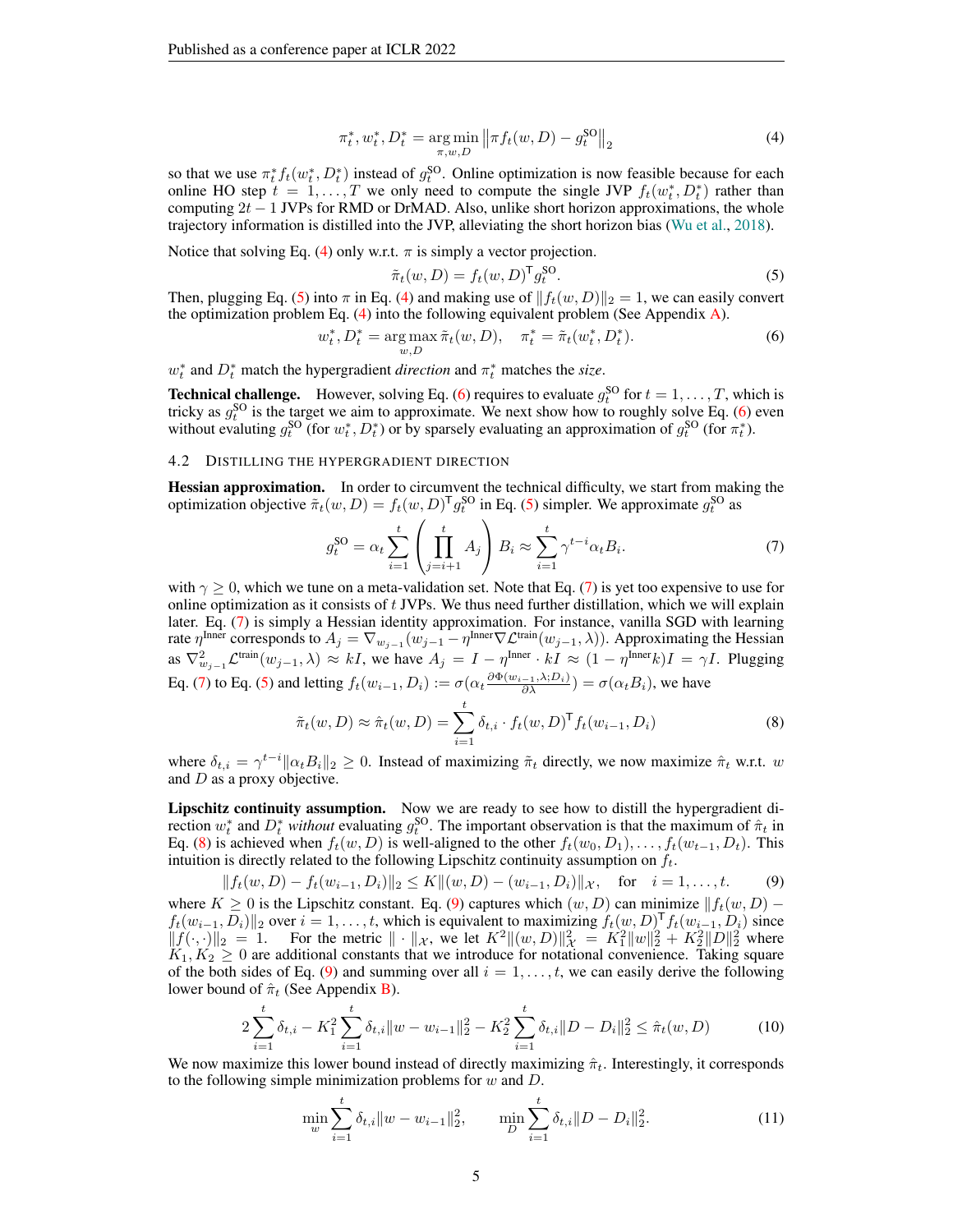<span id="page-5-5"></span><span id="page-5-4"></span>

| <b>Algorithm 3 HyperDistill</b>                                                 | <b>Algorithm 4</b> LinearEstimation( $\gamma$ , $\lambda$ , $\phi$ )                                                                    |
|---------------------------------------------------------------------------------|-----------------------------------------------------------------------------------------------------------------------------------------|
| 1: <b>Input:</b> $\gamma \in [0, 1]$ , initial $\lambda$ , and initial $\phi$ . | 1: <b>Input:</b> $w_0 \leftarrow \phi$                                                                                                  |
| 2: <b>Output:</b> Learned hyperparameter $\lambda$ .                            | 2: for $t=1$ to T do                                                                                                                    |
| 3: for $m = 1$ to M do                                                          | $w_t \leftarrow \Phi(w_{t-1}, \lambda; D_t)$<br>3:                                                                                      |
| 4:<br><b>if</b> $m \in \mathbb{E}$ stimationPeriod <b>then</b>                  | $4:$ end for                                                                                                                            |
| 5:<br>$\theta \leftarrow$ Linear Estimation $(\gamma, \lambda, \phi)$           | 5: $\alpha, \alpha_T \leftarrow \frac{\partial \mathcal{L}^{\text{val}}(w_T, \lambda)}{\partial w_T}, \quad g^{\text{SO}} \leftarrow 0$ |
| 6:<br>end if                                                                    | 6: for $t = T$ downto 1 do                                                                                                              |
| 7:<br>$w_0 \leftarrow \phi$                                                     | 7: $\hat{w}_{t-1} \leftarrow \left(1 - \frac{t-1}{T}\right) w_0 + \frac{t-1}{T} w_T$                                                    |
| 8:<br>for $t=1$ to $T$ do                                                       | 8: $g^{SO} \leftarrow g^{SO} + \alpha \hat{B}_t$ (Eq. (16))                                                                             |
| 9:<br>$w_t^*, D_t^* \leftarrow$ Eq. (13), Eq. (14).                             |                                                                                                                                         |
| $\pi_t^* \leftarrow c_\gamma(t;\theta)$ in Eq. (15)<br>10:                      | 9: $\alpha \leftarrow \alpha \hat{A}_t$                                                                                                 |
| $w_t \leftarrow \Phi(w_{t-1}, \lambda; D_t)$<br>11:                             | 10: $s \leftarrow T - t + 1$                                                                                                            |
| $q \leftarrow q_t^{\text{FO}} + \pi_t^* f_t(w_t^*, D_t^*)$<br>12:               | 11: $w_s^*, D_s^* \leftarrow$ Eq. (17), Eq. (18)                                                                                        |
| $\lambda \leftarrow \lambda - \eta^{\text{Hyper}} q$<br>13:                     | 12: $v_s \leftarrow \alpha_T \frac{\partial \Phi(w_s^*, \lambda; D_s^*)}{\partial \lambda}$                                             |
| 14:<br>end for                                                                  | $x_s \leftarrow \ v_s\ _2 \cdot \frac{1-\gamma^s}{1-\gamma}, \quad y_s \leftarrow \sigma(v_s)^{\mathsf{T}} g^{\mathsf{SO}}$<br>13:      |
| $\phi \leftarrow \phi - n^{\text{Reptide}}(\phi - w_T)$<br>15:                  | $14:$ end for                                                                                                                           |
| $16:$ end for                                                                   | 15: return $(x^{\mathsf{T}}y)/(x^{\mathsf{T}}x)$                                                                                        |

**Efficient sequential update.** Eq. [\(11\)](#page-4-6) tells how to determine the distilled  $w_t^*$  and  $D_t^*$  for each HO step  $t = 1, \ldots, T$ . Since  $\|\alpha_t B_i\|_2$  is expensive to compute, we approximate as  $\|\alpha_t B_0\|_2 \approx$  $\|\alpha_t B_1\|_2 \approx \cdots \approx \|\alpha_t B_t\|_2$ , yielding the following weighted average as the approximated solution for  $w_t^*$ .

<span id="page-5-3"></span>
$$
w_t^* \approx \frac{\gamma^{t-1}}{\sum_{i=1}^t \gamma^{t-i}} w_0 + \frac{\gamma^{t-2}}{\sum_{i=1}^t \gamma^{t-i}} w_1 + \dots + \frac{\gamma^0}{\sum_{i=1}^t \gamma^{t-i}} w_{t-1}
$$
(12)

The following sequential update allows to efficiently evaluate Eq. [\(12\)](#page-5-3) for each HO step. Denoting  $p_t = (\gamma - \gamma^t)/(1 - \gamma^t) \in [0, 1)$ , we have

<span id="page-5-1"></span><span id="page-5-0"></span>
$$
t = 1: w_1^* \leftarrow w_0, \qquad t \ge 2: w_t^* \leftarrow p_t w_{t-1}^* + (1 - p_t) w_{t-1}
$$
 (13)

Note that the online update in Eq. [\(13\)](#page-5-0) does not require to evaluate  $g_t^{\text{SO}}$ . It only requires to incorporate the past learning trajectory  $w_0, w_1, \ldots, w_{t-1}$  through the sequential updates. Therefore, the only additional cost is the memory for storing and updating the weighted running average  $w_t^*$ .

For D, we have assumed Euclidean distance metric as with  $w$ , but it is not straightforward to think of Euclidean distance between datasets. Instead, we simply interpret  $p_t$  and  $1 - p_t$  as probabilities with which we proportionally subsample each dataset.

$$
t = 1: D_1^* \leftarrow D_1, \qquad t \ge 2: D_t^* \leftarrow \text{SS}(D_{t-1}^*, p_t) \cup \text{SS}(D_t, 1 - p_t)
$$
 (14)

where  $SS(D, p)$  denotes random SubSampling of round of  $f(|D|p)$  instances from D. There may be a better distance metric for datasets and a corresponding solution, but we leave it as a future work. See Algorithm [3](#page-5-4) for the overall description of our algorithm, which we name as *HyperDistill*.

**Role of**  $\gamma$  Note that Eq. [\(12\)](#page-5-3) tells us the role of  $\gamma$  as a *decaying factor*. The larger the  $\gamma$ , the longer the past learning trajectory we consider. In this sense, our method is a generalization of the one-step lookahead approximation, i.e.  $\gamma = 0$ , which yields  $w_t^* = w_{t-1}$  and  $\overline{D}_t^* = D_t$ , ignoring the whole information about the past learning trajectory except the last step.  $\gamma = 0$  may be too pessimistic for most of the cases, so we need to find better performing  $\gamma$  for each task carefully.

### 4.3 DISTILLING THE HYPERGRADIENT SIZE

Now we need to plug the distilled  $w_t^*$  and  $D_t^*$  into  $\tilde{\pi}_t(w, D)$  in Eq. [\(5\)](#page-4-1) to obtain the scaling factor Now we need to plug the distinct  $w_t$  and  $D_t$  into  $\pi_t(w, D)$  in Eq. (5) to obtain the scaling factor  $\pi_t^* = f_t(w_t^*, D_t^*)^T g_t^{\text{SO}}$ , for online HO steps  $t = 1, ..., T$ . However, whereas evaluating the single JVP  $f_t(w_t^*, D_t^*)$  is tolerable, again, evaluating  $g_t^{SO}$  is misleading as it is the target we aim to approximate. Also, it is not straightforward for  $\pi_t^*$  to apply a similar trick we used in Sec. [4.2.](#page-4-7)

**Linear estimator.** We thus introduce a linear function  $c_\gamma(t;\theta)$  that estimates  $\pi_t^*$  by periodically fitting  $\theta \in \mathbb{R}$ , the parameter of the estimator. Then for each HO step t we could use  $c_{\gamma}(t; \theta)$  instead of fully evaluating  $\pi_t^*$ . Based on the observation that the form of lower bound in Eq. [\(10\)](#page-4-8) is *roughly* proportional to  $\sum_{i=1}^t \delta_{t,i} = \sum_{i=1}^t \gamma^{t-i} ||\alpha_t B_i||_2$ , we conveniently set  $c_\gamma(t;\theta)$  to as follows:

<span id="page-5-2"></span>
$$
c_{\gamma}(t; \theta) = \theta \cdot ||v_t||_2 \cdot \sum_{i=1}^{t} \gamma^{t-i}, \quad \text{where} \quad v_t := \alpha_t \frac{\partial \Phi(w_t^*, \lambda; D_t^*)}{\partial \lambda}.
$$
 (15)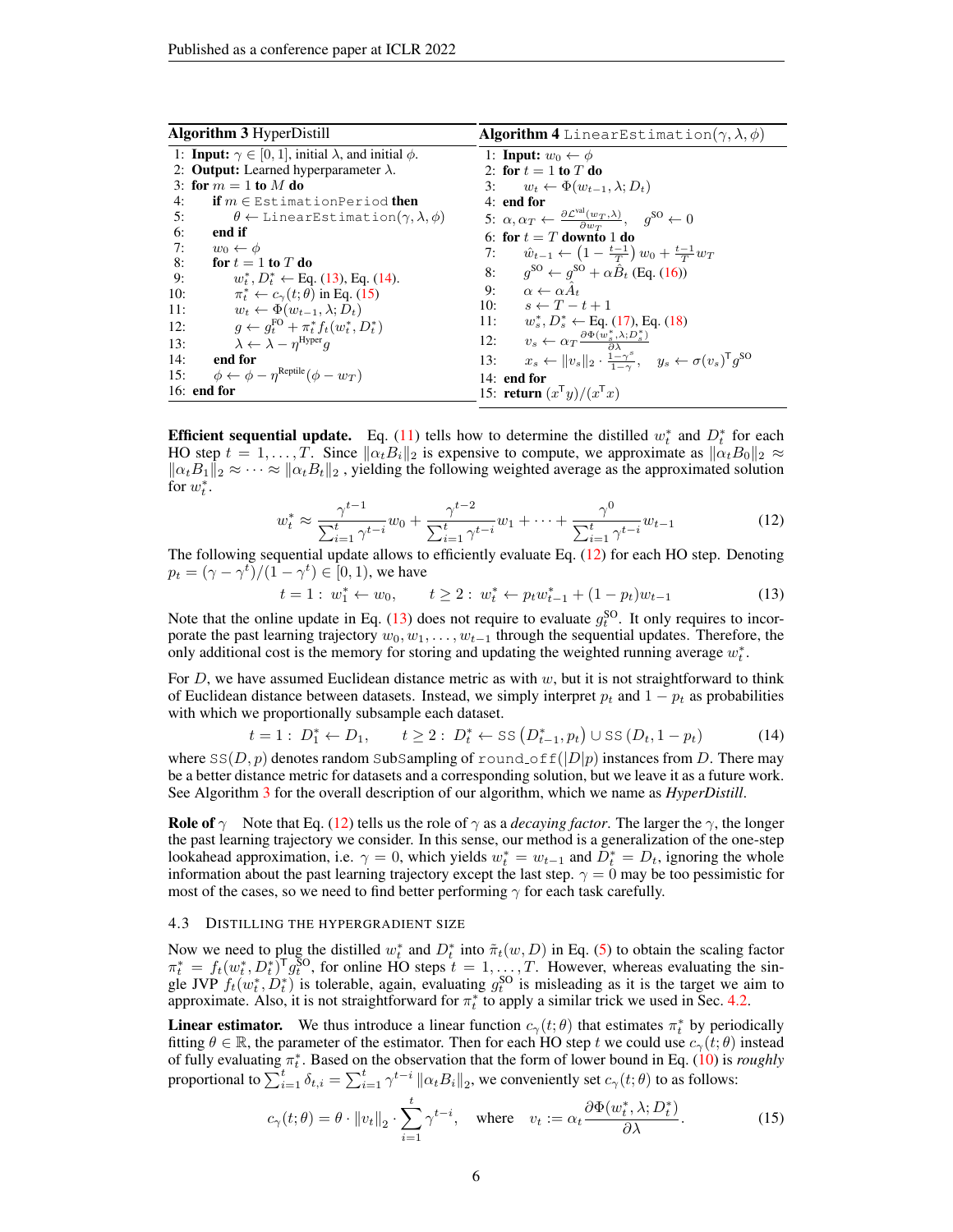**Collecting samples.** We next see how to collect samples  $\{(x_s, y_s)\}_{s=1}^T$ for fitting the parameter  $\theta$ , where  $x_s = ||v_s||_2 \cdot \frac{1-\gamma^s}{1-\gamma^s}$  $\frac{1-\gamma^s}{1-\gamma}$  and  $y_s = \pi_s^* =$  $f_s(w_s^*, D_s^*)^\mathsf{T} g_s^{\mathsf{SO}} = \sigma(v_s)^\mathsf{T} g_s^{\mathsf{SO}}$ . For this, we need to *efficiently* collect:



1.  $g_s^{\text{SO}}$ , the second-order term computed over the horizon of size s.

<span id="page-6-3"></span><span id="page-6-2"></span><span id="page-6-1"></span><span id="page-6-0"></span>

2.  $v_s$ , the distilled JVP computed over the horizon of size s.

1)  $g_s^{\text{SO}}$ : Note that DrMAD in Algorithm [2](#page-3-1) (line 6) sequentially back-propagates  $g^{\text{SO}}$  for  $t =$  $T, \ldots, 1$ . The important observation is that, at step t, this incomplete second-order term  $g^{\text{SO}} =$  $\sum_{i=t}^{T} \alpha_T \hat{A}_T \hat{A}_{T-1} \cdots \hat{A}_{i+1} \hat{B}_i$  can be seen as the valid second-order term computed over the horizon of size  $s = T - t + 1$ . This is because the reparameterization  $s = T - t + 1$  gives

$$
g_s^{\text{SO}} = \sum_{i=1}^s \alpha_{s+(T-s)} \hat{A}_{s+(T-s)} \hat{A}_{s-1+(T-s)} \cdots \hat{A}_{i+1+(T-s)} \hat{B}_{i+(T-s)}
$$
(16)

for  $s = 1, \ldots, T$ , nothing but shifting the trajectory index by  $T - s$  steps so that the last step is always T. Therefore, we can efficiently obtain the valid second-order term  $g_s^{\text{SO}}$  for all  $s = 1, ..., T$  through the single backward travel along the interpolated trajectory (See Figure [1\)](#page-6-3). Each  $g_s^{\text{SO}}$  requires to compute only one or two additional JVPs. Also, as we use DrMAD instead of RMD, we only store  $w_0$  such that the memory cost is constant w.r.t. the total horizon size T.

2)  $v_s$ : For computing the distilled JVP  $v_s$ , we first compute the distilled  $w_s^*$  and  $D_s^*$  as below, similarly to Eq. [\(13\)](#page-5-0) and [\(14\)](#page-5-1). Denoting  $p_s = (1 - \gamma^{s-1})/(1 - \gamma^s)$ , we have

$$
s = 1: w_1^* \leftarrow w_{T-1}, \quad s \ge 2: w_s^* \leftarrow p_s w_{s-1}^* + (1 - p_s) w_{T-s}
$$
\n
$$
(17)
$$

$$
s = 1: D_1^* \leftarrow D_T, \qquad s \ge 2: D_s^* \leftarrow \text{SS} \left( D_{s-1}^*, p_s \right) \cup \text{SS} \left( D_{T-s+1}, 1 - p_s \right) \tag{18}
$$

We then compute the unnormalized distilled JVP as  $v_s = \alpha_{s+(T-s)} \frac{\partial \Phi(w_s^*, \lambda; D_s^*)}{\partial \lambda}$ .

**Estimating**  $\theta$ **.** Now we are ready to estimate  $\theta$ . For x, we have  $x_s = ||v_s||_2 \cdot \frac{1-\gamma^s}{1-\gamma}$  $\frac{1-\gamma^2}{1-\gamma}$  and collect  $x = (x_1, \dots, x_T)$ . For y, we have  $y_s = \sigma(v_s)^T g_s^{SO}$  and collect  $y = (y_1, \dots, y_T)$ . Finally, we estimate  $\theta = (x^{\dagger}y)/(x^{\dagger}x)$ . See Algorithm [3](#page-5-4) and Algorithm [4](#page-5-5) for the details. Practically, we set EstimationPeriod in Algorithm [3](#page-5-4) to every 50 completions of the inner-optimizations, i.e.  $\{1, 51, 101, \ldots\}$ . Thus, the computational cost of LinearEstimation is marginal in terms of the wall-clock time (see Table [3\)](#page-14-0).

### <span id="page-6-4"></span>5 EXPERIMENTS

Baselines. We demonstrate the efficacy of our algorithm by comparing to the following baselines. 1) First-Order Approximation (FO). Computationally the most efficient HO algorithm that completely ignores the second-order term, i.e.  $g^{SO} = 0$ . 2) One-step Look-ahead Approximation (1-step). [\(Luketina et al.,](#page-10-4) [2016\)](#page-10-4) The short-horizon approximation where only a single step is un-rolled to compute each hypergradient. 3) DrMAD. [\(Fu et al.,](#page-9-4) [2016\)](#page-9-4) An approximation of RMD that linearly interpolates between the initial and the last weight to save memory (see Algorithm [2\)](#page-3-1). 4) Neumann IFT (N.IFT). [\(Lorraine et al.,](#page-10-7) [2020\)](#page-10-7) An IFT based method that approximates the inverse-Hessian-vector product by Neumann series. Note that this method supports online optimization around convergence. Specifically, among total  $T = 100$  inner-steps, N.IFT $(N, K)$  means for the last K steps we perform online HO each with N inversion steps. It requires total  $(N + 1) \times K$ JVPs. We tune  $(N, K)$  among  $\{(2, 25), (5, 10), (10, 5)\}$ , roughly computing 50 JVPs per inner-opt. 5) HyperDistill. Our high-dimensional online HO algorithm based on the idea of knowledge distillation. We tune the decaying factor within  $\gamma \in \{0.9, 0.99, 0.999, 0.9999\}$ . The linear regression is done every 50 inner-optimization problems.

Target meta-learning models. We test on the following three meta-learning models.

1) Almost No Inner Loop (ANIL). [\(Raghu et al.,](#page-10-2) [2019\)](#page-10-2) The intuition of ANIL is that the need for task-specific adaptation diminishes when the task distribution is homogeneous. Following this intuition, based on a typical 4-layer convolutional network with 32 channels [\(Finn et al.,](#page-9-8) [2017\)](#page-9-8), we designate the three bottom layers as the high-dimensional hyperparameter and the 4th convolutional layer and the last fully connected layer as the weight, similarly to [Javed & White](#page-9-11) [\(2019\)](#page-9-11).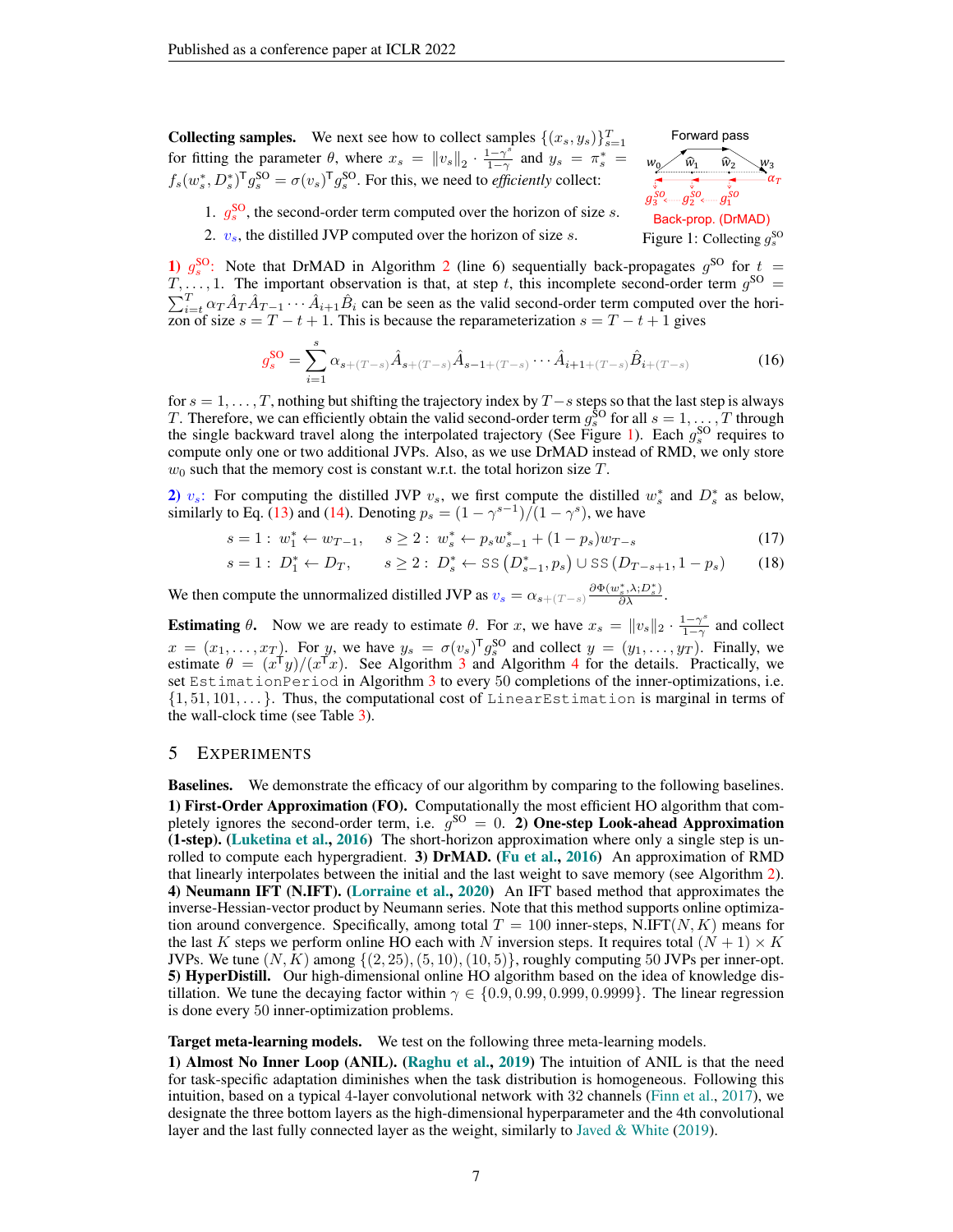

<span id="page-7-1"></span>Figure 2: Meta-training convergence measured in  $\mathcal{L}^{\text{val}}(w_T, \lambda)$  with  $T = 100$  inner-steps. We report mean and and 95% confidence intervals over 5 meta-training runs.

|                     | Online | $#$ JVPs         | ANIL               | WarpGrad                      | MetaWeightNet    |                  |
|---------------------|--------|------------------|--------------------|-------------------------------|------------------|------------------|
|                     | optim. | inner-opt.       | tinyImageNet       | CIFAR <sub>100</sub>          | tinyImageNet     | CIFAR100         |
| FO.                 |        | $\theta$         | $53.62 + 0.06$     | $58.16 \pm 0.52$              | $53.54 \pm 0.74$ | N/A              |
| 1-step              | O      | 50.              | $53.90 \pm 0.43$   | $58.18 + 0.52$                | $49.97 \pm 2.46$ | $58.45 \pm 0.40$ |
| <b>DrMAD</b>        |        | 199              | $49.84 \pm 1.35$   | $55.13 \pm 0.64$              | $50.71 + 1.16$   | $57.03 \pm 0.42$ |
| Neumann IFT         | ∧      | $\{55, 60, 75\}$ | $53.76 \pm 0.31$   | $58.88 + 0.65$                | $50.15 \pm 0.98$ | $59.34 \pm 0.27$ |
| <b>HyperDistill</b> | 0      | $\approx$ 58     | $56.37_{\pm 0.27}$ | $60.91 \scriptstyle \pm 0.27$ | $55.04 \pm 0.52$ | $60.82 + 0.33$   |

<span id="page-7-0"></span>Table 2: Meta-test performance measured in test classification accuracy  $(\%)$ . We report mean and and 95% confidence intervals over 5 meta-training runs.

2) WarpGrad. [\(Flennerhag et al.,](#page-9-0) [2019\)](#page-9-0) Secondly, we consider WarpGrad, whose goal is to metalearn non-linear warp layers that facilitate fast inner-optimization and better generalization. We use 3-layer convolutional network with 32 channels. Every layer is interleaved with two warp layers that do not participate in the inner-optimization, which is the high-dimensional hyperparameter.

3) MetaWeightNet. [\(Shu et al.,](#page-10-15) [2019\)](#page-10-15) Lastly, we consider solving the label corruption problem with MetaWeightNet, which meta-learns a small MLP taking a 1D loss as an input and output a reweighted loss. The parameter of the MLP is considered as a high-dimensional hyperparameter. Labels are independently corrupted to random classes with probability 0.4. Note that we aim to meta-learn the MLP over a task distribution and apply to diverse unseen tasks, instead of solving a single task. Also, in this meta model the direct gradient is zero,  $g^{FO} = 0$ . In this case,  $\pi^*$  in HyperDistill has a meaning of nothing but rescaling the learning rate, so we simply set  $\pi^* = 1$ .

Use of Reptile. Note that for all the above meta-learning models, we meta-learn the weight initialization with Reptile [\(Nichol et al.,](#page-10-17) [2018\)](#page-10-17) as well, representing a more practical meta-learning scenario than learning from random initialization. We use the Reptile learning rate  $\eta^{\text{Repile}} = 1$ . Note that  $\phi$  in Algorithm [3](#page-5-4) and Algorithm [4](#page-5-5) denotes the Reptile initialization parameter.

**Task distribution.** We consider the following two datasets. To generate each task, we randomly sample 10 classes from each dataset (5000 examples) and randomly split them into 2500 training and 2500 test examples. 1) TinyImageNet. [\(Le & Yang,](#page-9-12) [2015\)](#page-9-12) This dataset contains 200 classes of general categories. We split them into 100, 40, and 60 classes for meta-training, meta-validation, and meta-test. Each class has 500 examples of size  $64 \times 64$ . 2) CIFAR100. [\(Krizhevsky et al.,](#page-9-13) [2009\)](#page-9-13) This dataset contains 100 classes of general categories. We split them into 50, 20, and 30 classes for meta-training, meta-validation, and meta-test. Each class has 500 examples of size  $32 \times 32$ .

Experimental setup. Meta-training: For inner-optimization of the weights, we use SGD with momentum 0.9 and set the learning rate  $\mu^{\text{Inner}} = 0.1$  for MetaWeightNet and  $\mu^{\text{Inner}} = 0.01$  for the others. The number of inner-steps is  $T = 100$  and batchsize is 100. We use random cropping and horizontal flipping as data augmentations. For the **hyperparameter optimization**, we also use SGD with momentum 0.9 with learning rate  $\mu^{\rm Hyper} = 0.01$  for MetaWeightNet and  $\mu^{\rm Hyper} = 0.001$  for the others, which we linearly decay toward 0 over total  $M = 1000$  inner-optimizations. We perform parallel meta-learning with meta-batchsize set to 4. Meta-testing: We solve 500 tasks to measure average performance, with exactly the same inner-optimization setup as meta-training. We repeat this over 5 different meta-training runs and report mean and 95% confidence intervals (see Table [2\)](#page-7-0). Code is publicly available at: <https://github.com/haebeom-lee/hyperdistill>

#### 5.1 ANALYSIS

We perform the following analysis together with the WarpGrad model and CIFAR100 dataset.

HyperDistill provides faster convergence and better generalization. Figure [2](#page-7-1) shows that HyperDistill shows much faster meta-training convergence than the baselines for all the meta-learning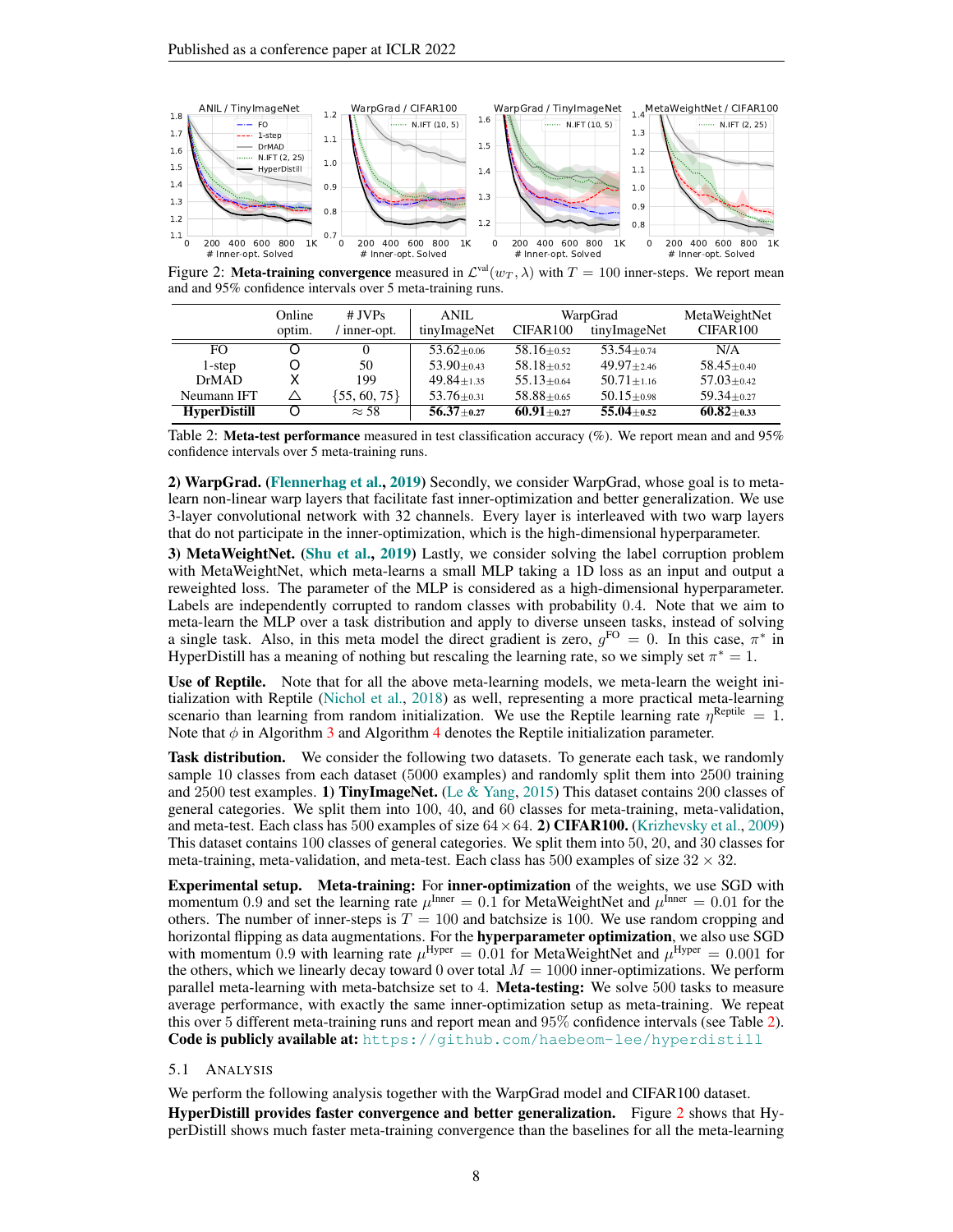

<span id="page-8-2"></span><span id="page-8-1"></span><span id="page-8-0"></span>Figure 3: Cosine similarity to exact RMD in terms of (a) hypergradients  $g^{FO} + g^{SO}$ . (b, c) second-order term  $g^{\text{SO}}$ . The curves in (b) correspond to Eq. [\(7\)](#page-4-3) with various  $\gamma$ .



<span id="page-8-7"></span><span id="page-8-6"></span><span id="page-8-5"></span><span id="page-8-4"></span><span id="page-8-3"></span>Figure [4](#page-5-5): (a,b) Samples collected from Algorithm 4 and correspondingly fitted linear estimators ( $\theta$ ). (c) A fitted estimator and the range of actual ground-truth estimator (the shaded area is one sigma). (d) The stability of  $\theta$  estimation. (e) Meta-test performance vs. computational cost in terms of the number of JVPs per inner-opt.

models and datasets we considered. We see that the convergence of offline method such as DrMAD is significantly worse than a simple first-order method, demonstrating the importance of frequent update via online optimization. HyperDistill shows significantly better convergence than FO and 1-step because it is online and at the same time alleviates the short horizon bias. As a result, Ta-ble [2](#page-7-0) shows that the meta-test performance of HyperDistill is significantly better than the baselines, although it requires comparable number of JVPs per each inner-optimiztion.

**HyperDistill is a reasonable approximation of the true hypergradient.** We see from Figure  $3(a)$ that the hypergradient obtained from HyperDistill is more similar to the exact RMD than those obtained from FO and 1-step, demonstrating that HyperDistill can actually alleviate the short horizon bias. HyperDistill is even comparable to N.IFT(10, 1) that computes 11 JVPs, whereas HyperDistill computes only a single JVP. Such results indicate that the approximation we used in Eq. [\(7\)](#page-4-3) and DrMAD in Eq. [\(16\)](#page-6-0) are accurate enough. Figure [3\(b\)](#page-8-1) shows that with careful tuning of  $\gamma$  (e.g. 0.99), the direction of the approximated second-order term in Eq.  $(7)$  can be much more accurate than the second-order term of 1-step ( $\gamma = 0$ ). In Figure [3\(c\),](#page-8-2) as HyperDistill distills such a good approximation, it can provide a better direction of the second-order term than 1-step. Although the gap may seem marginal, even  $N.\text{IFT}(10, 1)$  performs similarly, showing that matching the direction of the second-order term without unrolling the full gradient steps is inherently a challenging problem. Figure  $4(a)$  and  $4(b)$  show that the samples collected according to Algorithm [4](#page-5-5) is largely linear, supporting our choice of Eq. [\(15\)](#page-5-2). Figure  $4(c)$  and  $4(d)$  show that the range of fitted  $\theta$  is accurate and stable, explaining why we do not have to perform the estimation frequently. Note that DrMAD approximation (Eq.  $(16)$ ) is accurate (Figure [3\(a\)](#page-8-0) and [3\(c\)\)](#page-8-2), helping to predict the hypergradient size. **HyperDistill is compuatationally efficient.** Figure  $4(e)$  shows the superior computational efficiency of HyperDistill in terms of the trade-off between meta-test performance and the amount of JVP computations. Note that wall-clock time is roughly proportional to the number of JVPs per inner-optimization. In Appendix [F,](#page-14-1) we can see that the actual increase in memory cost and wallcock time is very marginal compared to 1-step approximation.

## 6 CONCLUSION

In this work, we proposed a novel HO method, *HyperDistill*, that can optimize high-dimensional hyperparameters in an online manner. It was done by approximating the exact second-order term with knowledge distillation. We demonstrated that HyperDistill provides faster meta-convergence and better generalization performance based on realistic meta-learning methods and datasets. We also verified that it is thanks to the accurate approximations we proposed.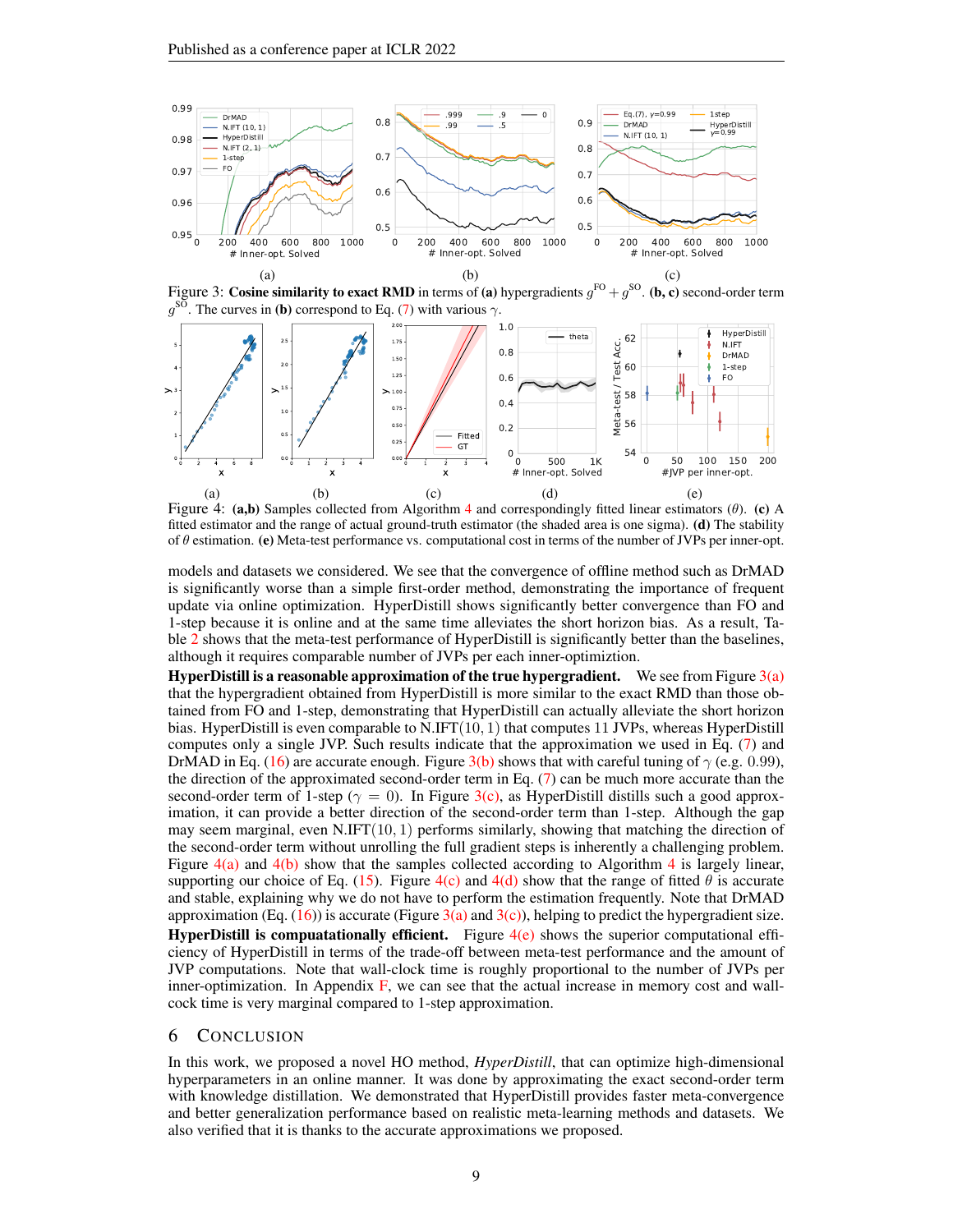Acknowledgements This work was supported by Google AI Focused Research Award, Center for Applied Research in Artificial Intelligence (CARAI) grant funded by DAPA and ADD (UD190031RD), the Engineering Research Center Program through the National Research Foundation of Korea (NRF) funded by the Korean Government MSIT (NRF-2018R1A5A1059921), and Institute of Information & communications Technology Planning & Evaluation (IITP) grant funded by the Korea government(MSIT) (No.2019-0-00075, Artificial Intelligence Graduate School Program(KAIST)).

## **REFERENCES**

- <span id="page-9-10"></span>Yogesh Balaji, Swami Sankaranarayanan, and Rama Chellappa. Metareg: Towards domain generalization using meta-regularization. *Advances in neural information processing systems*, 31, 2018.
- <span id="page-9-2"></span>Yoshua Bengio. Gradient-based optimization of hyperparameters. *Neural computation*, 12(8):1889– 1900, 2000.
- <span id="page-9-1"></span>James Bergstra and Yoshua Bengio. Random search for hyper-parameter optimization. *Journal of machine learning research*, 13(2), 2012.
- <span id="page-9-5"></span>Justin Domke. Generic methods for optimization-based modeling. In *Artificial Intelligence and Statistics*, pp. 318–326. PMLR, 2012.
- <span id="page-9-8"></span>Chelsea Finn, Pieter Abbeel, and Sergey Levine. Model-agnostic meta-learning for fast adaptation of deep networks. In *International conference on machine learning*, pp. 1126–1135. PMLR, 2017.
- <span id="page-9-15"></span>Sebastian Flennerhag, Pablo G Moreno, Neil D Lawrence, and Andreas Damianou. Transferring knowledge across learning processes. In *International Conference on Learning Representations*, 2018.
- <span id="page-9-0"></span>Sebastian Flennerhag, Andrei A Rusu, Razvan Pascanu, Francesco Visin, Hujun Yin, and Raia Hadsell. Meta-learning with warped gradient descent. In *International Conference on Learning Representations*, 2019.
- <span id="page-9-3"></span>Luca Franceschi, Michele Donini, Paolo Frasconi, and Massimiliano Pontil. Forward and reverse gradient-based hyperparameter optimization. In *International Conference on Machine Learning*, pp. 1165–1173. PMLR, 2017.
- <span id="page-9-4"></span>Jie Fu, Hongyin Luo, Jiashi Feng, Kian Hsiang Low, and Tat-Seng Chua. Drmad: distilling reversemode automatic differentiation for optimizing hyperparameters of deep neural networks. In *Proceedings of the Twenty-Fifth International Joint Conference on Artificial Intelligence*, pp. 1469– 1475, 2016.
- <span id="page-9-7"></span>Edward Grefenstette, Brandon Amos, Denis Yarats, Phu Mon Htut, Artem Molchanov, Franziska Meier, Douwe Kiela, Kyunghyun Cho, and Soumith Chintala. Generalized inner loop metalearning. *arXiv preprint arXiv:1910.01727*, 2019.
- <span id="page-9-6"></span>Daniel Jiwoong Im, Cristina Savin, and Kyunghyun Cho. Online hyperparameter optimization by real-time recurrent learning. *arXiv preprint arXiv:2102.07813*, 2021.
- <span id="page-9-11"></span>Khurram Javed and Martha White. Meta-learning representations for continual learning. *Advances in Neural Information Processing Systems*, 32, 2019.
- <span id="page-9-14"></span>Diederik P Kingma and Jimmy Ba. Adam: A method for stochastic optimization. In *ICLR (Poster)*, 2015.
- <span id="page-9-13"></span>Alex Krizhevsky, Geoffrey Hinton, et al. Learning multiple layers of features from tiny images. 2009.
- <span id="page-9-12"></span>Ya Le and Xuan Yang. Tiny imagenet visual recognition challenge. *CS 231N*, 7(7):3, 2015.
- <span id="page-9-9"></span>Hae Beom Lee, Taewook Nam, Eunho Yang, and Sung Ju Hwang. Meta dropout: Learning to perturb latent features for generalization. In *International Conference on Learning Representations*, 2019.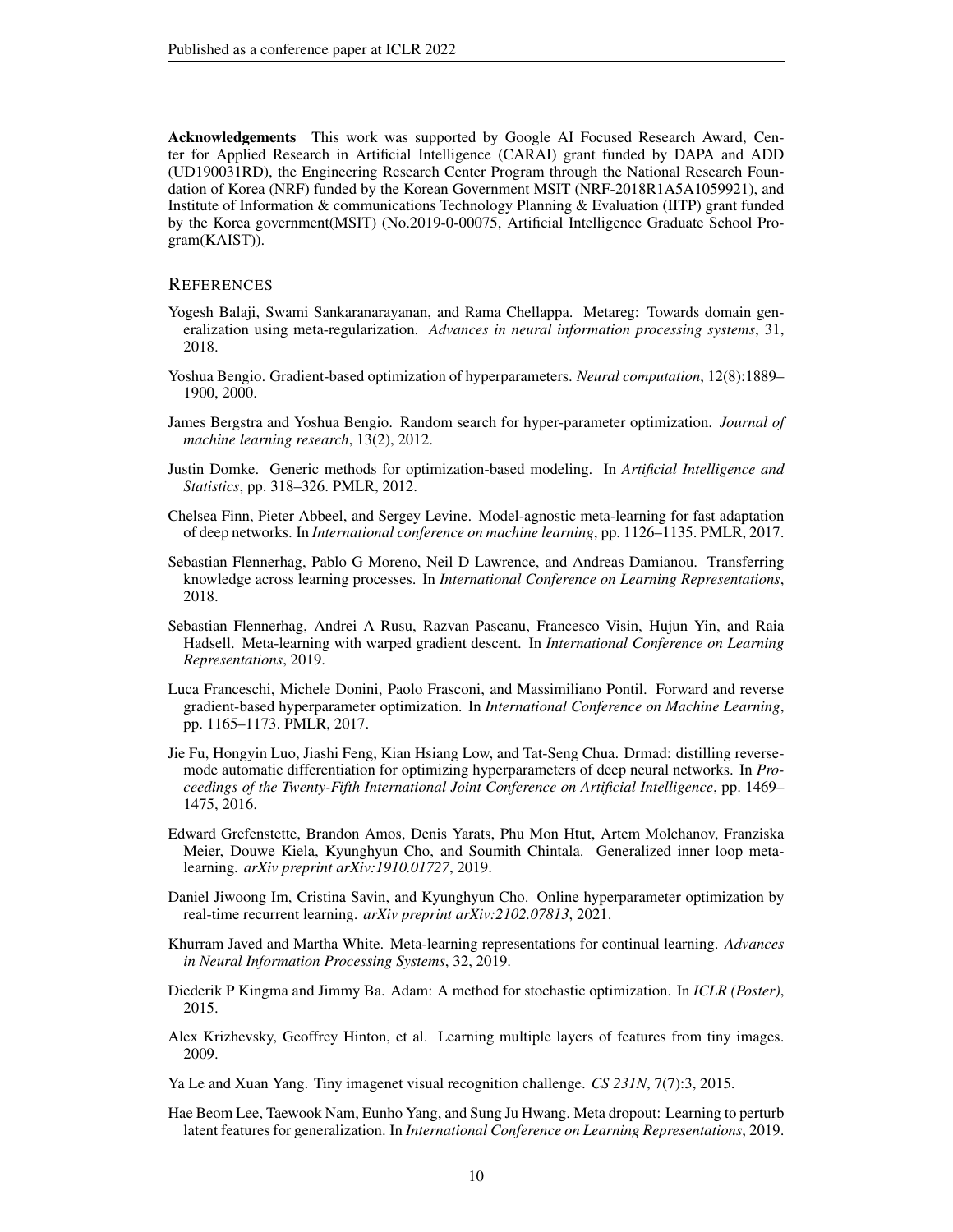- <span id="page-10-1"></span>Yoonho Lee and Seungjin Choi. Gradient-based meta-learning with learned layerwise metric and subspace. In *International Conference on Machine Learning*, pp. 2927–2936. PMLR, 2018.
- <span id="page-10-13"></span>Da Li, Yongxin Yang, Yi-Zhe Song, and Timothy M Hospedales. Learning to generalize: Metalearning for domain generalization. In *Thirty-Second AAAI Conference on Artificial Intelligence*, 2018.
- <span id="page-10-3"></span>Zhenguo Li, Fengwei Zhou, Fei Chen, and Hang Li. Meta-sgd: Learning to learn quickly for fewshot learning. *arXiv preprint arXiv:1707.09835*, 2017.
- <span id="page-10-16"></span>Hanxiao Liu, Karen Simonyan, and Yiming Yang. Darts: Differentiable architecture search. In *International Conference on Learning Representations*, 2018.
- <span id="page-10-7"></span>Jonathan Lorraine, Paul Vicol, and David Duvenaud. Optimizing millions of hyperparameters by implicit differentiation. In *International Conference on Artificial Intelligence and Statistics*, pp. 1540–1552. PMLR, 2020.
- <span id="page-10-4"></span>Jelena Luketina, Mathias Berglund, Klaus Greff, and Tapani Raiko. Scalable gradient-based tuning of continuous regularization hyperparameters. In *International conference on machine learning*, pp. 2952–2960. PMLR, 2016.
- <span id="page-10-5"></span>Dougal Maclaurin, David Duvenaud, and Ryan Adams. Gradient-based hyperparameter optimization through reversible learning. In *International conference on machine learning*, pp. 2113–2122. PMLR, 2015.
- <span id="page-10-9"></span>Paul Micaelli and Amos Storkey. Non-greedy gradient-based hyperparameter optimization over long horizons. 2020.
- <span id="page-10-17"></span>Alex Nichol, Joshua Achiam, and John Schulman. On first-order meta-learning algorithms. *arXiv preprint arXiv:1803.02999*, 2018.
- <span id="page-10-11"></span>Eunbyung Park and Junier B Oliva. Meta-curvature. *Advances in Neural Information Processing Systems*, 32, 2019.
- <span id="page-10-6"></span>Fabian Pedregosa. Hyperparameter optimization with approximate gradient. In *International conference on machine learning*, pp. 737–746. PMLR, 2016.
- <span id="page-10-2"></span>Aniruddh Raghu, Maithra Raghu, Samy Bengio, and Oriol Vinyals. Rapid learning or feature reuse? towards understanding the effectiveness of maml. In *International Conference on Learning Representations*, 2019.
- <span id="page-10-10"></span>Sachin Ravi and Hugo Larochelle. Optimization as a model for few-shot learning. 2016.
- <span id="page-10-14"></span>Mengye Ren, Wenyuan Zeng, Bin Yang, and Raquel Urtasun. Learning to reweight examples for robust deep learning. In *International conference on machine learning*, pp. 4334–4343. PMLR, 2018.
- <span id="page-10-12"></span>Jeong Un Ryu, Jaewoong Shin, Hae Beom Lee, and Sung Ju Hwang. Metaperturb: Transferable regularizer for heterogeneous tasks and architectures. *Advances in Neural Information Processing Systems*, 33:11501–11512, 2020.
- <span id="page-10-0"></span>Jürgen Schmidhuber. Evolutionary principles in self-referential learning, or on learning how to *learn: the meta-meta-... hook.* PhD thesis, Technische Universität München, 1987.
- <span id="page-10-8"></span>Amirreza Shaban, Ching-An Cheng, Nathan Hatch, and Byron Boots. Truncated back-propagation for bilevel optimization. In *The 22nd International Conference on Artificial Intelligence and Statistics*, pp. 1723–1732. PMLR, 2019.
- <span id="page-10-18"></span>Jaewoong Shin, Hae Beom Lee, Boqing Gong, and Sung Ju Hwang. Large-scale meta-learning with continual trajectory shifting. In *International Conference on Machine Learning*, pp. 9603–9613. PMLR, 2021.
- <span id="page-10-15"></span>Jun Shu, Qi Xie, Lixuan Yi, Qian Zhao, Sanping Zhou, Zongben Xu, and Deyu Meng. Metaweight-net: Learning an explicit mapping for sample weighting. *Advances in neural information processing systems*, 32, 2019.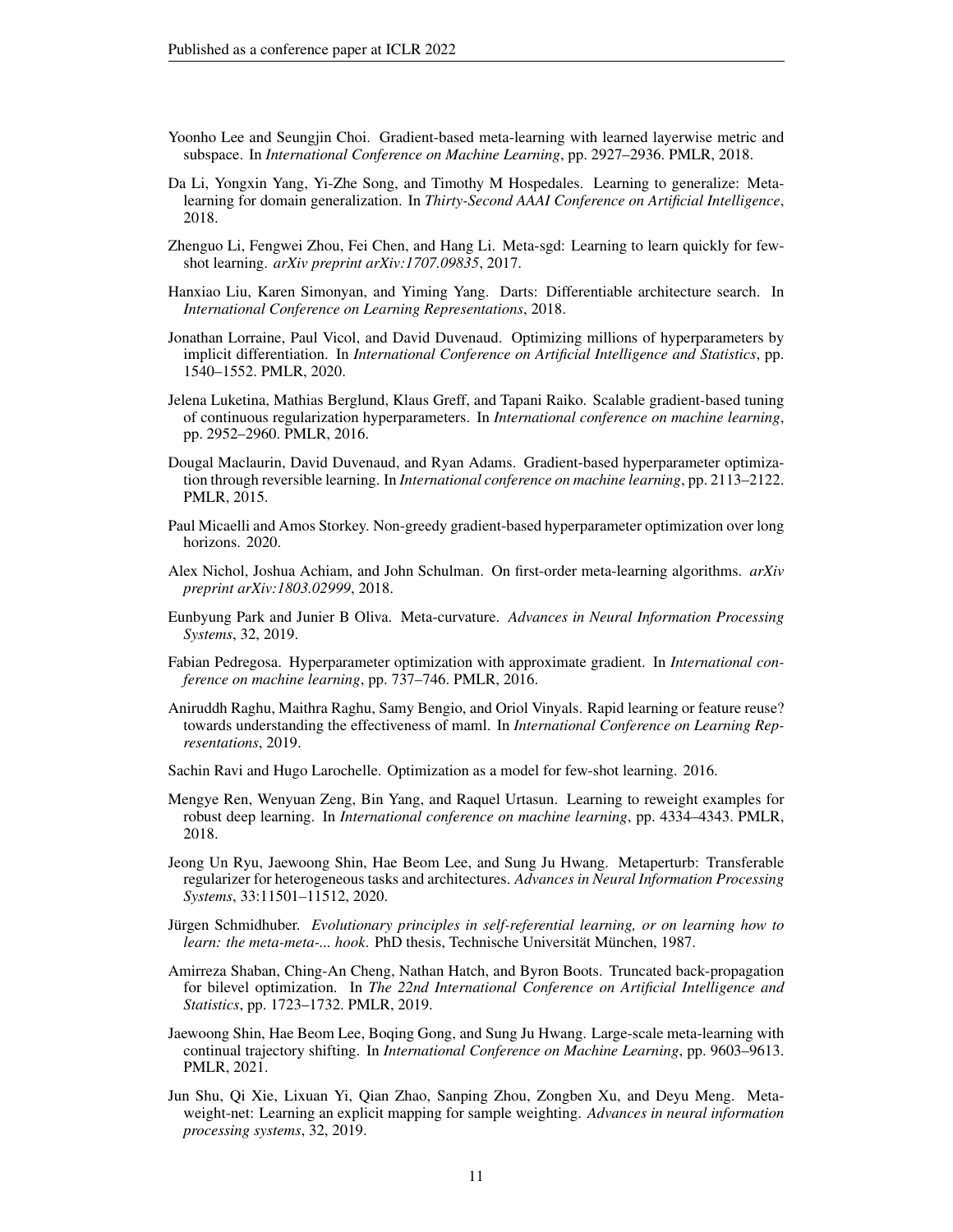- <span id="page-11-1"></span>Jasper Snoek, Hugo Larochelle, and Ryan P Adams. Practical bayesian optimization of machine learning algorithms. *Advances in neural information processing systems*, 25, 2012.
- <span id="page-11-0"></span>Sebastian Thrun and Lorien Pratt (eds.). *Learning to Learn*. Kluwer Academic Publishers, Norwell, MA, USA, 1998. ISBN 0-7923-8047-9.
- <span id="page-11-6"></span>Hung-Yu Tseng, Hsin-Ying Lee, Jia-Bin Huang, and Ming-Hsuan Yang. Cross-domain few-shot classification via learned feature-wise transformation. In *International Conference on Learning Representations*, 2020.
- <span id="page-11-5"></span>Oriol Vinyals, Charles Blundell, Timothy Lillicrap, Daan Wierstra, et al. Matching networks for one shot learning. *Advances in neural information processing systems*, 29, 2016.
- <span id="page-11-3"></span>Paul J Werbos. Backpropagation through time: what it does and how to do it. *Proceedings of the IEEE*, 78(10):1550–1560, 1990.
- <span id="page-11-2"></span>Ronald J Williams and David Zipser. A learning algorithm for continually running fully recurrent neural networks. *Neural computation*, 1(2):270–280, 1989.
- <span id="page-11-4"></span>Yuhuai Wu, Mengye Ren, Renjie Liao, and Roger Grosse. Understanding short-horizon bias in stochastic meta-optimization. In *International Conference on Learning Representations*, 2018.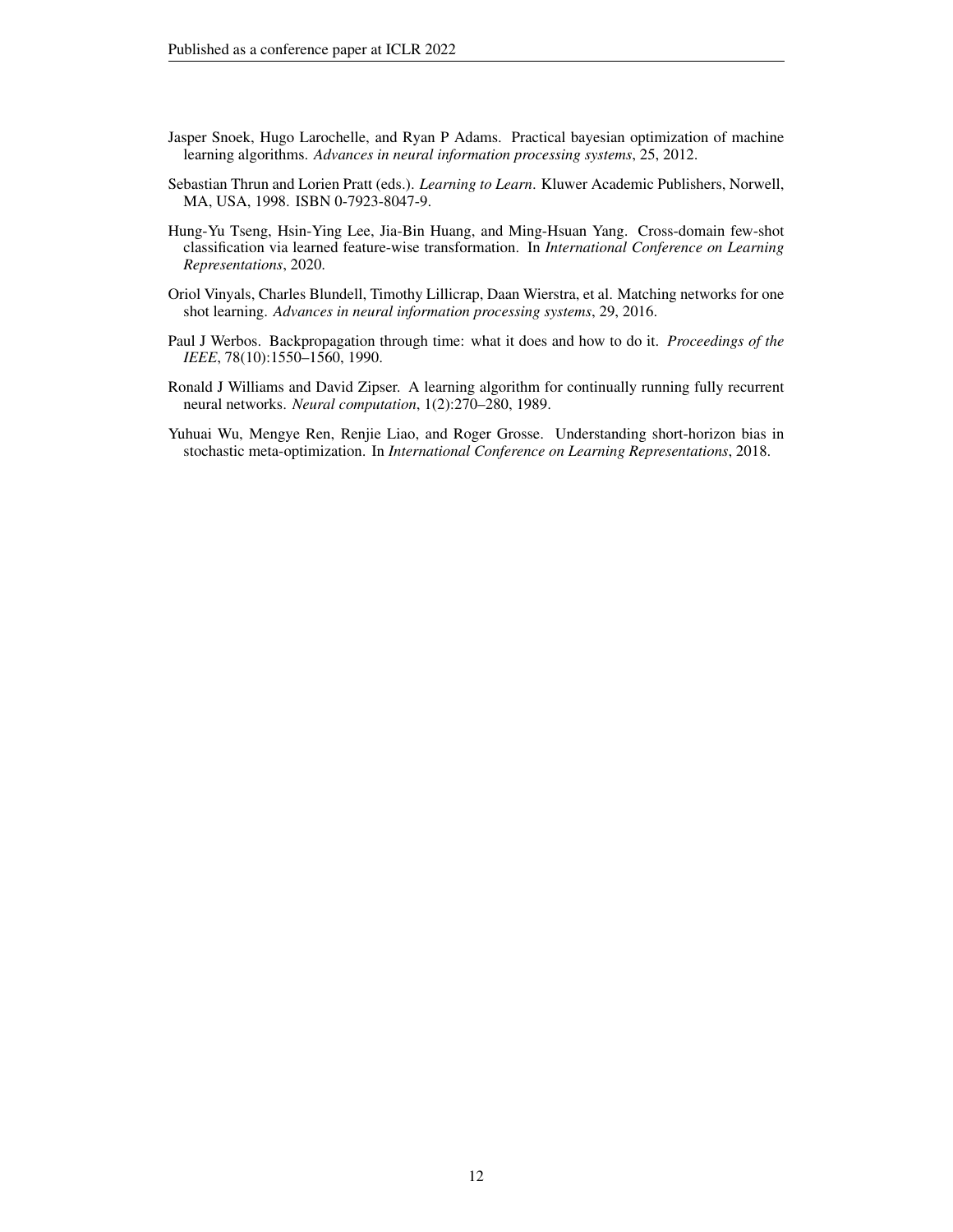# <span id="page-12-0"></span>A DERIVATION OF EQUATION [\(6\)](#page-4-2)

Let  $f := f_t(w, D)$  and  $g := g_t^{\text{SO}}$  for notational simplicity. Note that  $||f|| = 1$ . Then,

<span id="page-12-2"></span>
$$
\tilde{\pi}_t(w, D) = \underset{\pi}{\arg\min} \|\pi f - g\|
$$
  
\n
$$
= \underset{\pi}{\arg\min} \|\pi f - g\|^2
$$
  
\n
$$
= \underset{\pi}{\arg\min} \pi^2 f^\mathsf{T} f - 2\pi f^\mathsf{T} g + g^\mathsf{T} g
$$
  
\n
$$
= f^\mathsf{T} g
$$
\n(19)

Plugging this into  $\pi$  in Eq. [\(19\)](#page-12-2) and with the assumption  $\tilde{\pi}(w, D) = f^{\mathsf{T}} g \ge 0$ , we have

$$
w^*, D^* = \underset{w,D}{\arg \min} (f^{\mathsf{T}}g)^2 \cdot f^{\mathsf{T}}f - 2(f^{\mathsf{T}}g) \cdot f^{\mathsf{T}}g + g^{\mathsf{T}}g
$$
  
\n
$$
= \underset{w,D}{\arg \max} (f^{\mathsf{T}}g)^2
$$
  
\n
$$
= \underset{w,D}{\arg \max} f^{\mathsf{T}}g
$$
  
\n
$$
= \underset{w,D}{\arg \max} \tilde{\pi}(w, D). \tag{20}
$$

Note that Eq. [\(20\)](#page-12-3) results from encoding the closed-form solution  $\tilde{\pi}_t(w, D)$  already. Therefore, the above is a joint optimization so that we do not have to repeat alternating optimizations between  $(w, D)$  and  $\pi$ .

# <span id="page-12-1"></span>B DERIVATION OF EQUATION [\(10\)](#page-4-8)

Let  $f := f_t(w, D)$  and  $f_i := f_t(w_{i-1}, D_i)$  for notational simplicity. Note that  $||f|| = ||f_1|| = \cdots =$  $||f_t|| = 1$  and we are given the following t inequalities.

$$
||f - f_i|| \le K||(w, D) - (w_{i-1}, D_i)||_{\mathcal{X}}, \text{ for } i = 1, ..., t.
$$

Taking square of both sides and multiplying  $\delta_{t,i}$ ,

$$
2\delta_{t,i} - \delta_{t,i} f^{\mathsf{T}} f_i \leq K_1^2 \delta_{t,i} \|w - w_{i-1}\|^2 + K_2^2 \delta_{t,i} \|D - D_i\|^2, \text{ for } i = 1, \dots, t.
$$

Summing the t inequalities over all  $i = 1, \ldots, t$ ,

$$
2\sum_{i=1}^{t} \delta_{t,i} - \sum_{i=1}^{t} \delta_{t,i} f^{\mathsf{T}} f_i
$$
  
 
$$
\leq K_1^2 \sum_{i=1}^{t} \delta_{t,i} \|w - w_{i-1}\|^2 + K_2^2 \sum_{i=1}^{t} \delta_{t,i} \|D - D_i\|^2
$$

<span id="page-12-3"></span>.

Rearranging the terms,

$$
2\sum_{i=1}^{t} \delta_{t,i} - K_1^2 \sum_{i=1}^{t} \delta_{t,i} ||w - w_{i-1}||^2 - K_2^2 \sum_{i=1}^{t} \delta_{t,i} ||D - D_i||^2
$$
  

$$
\leq \sum_{i=1}^{t} \delta_{t,i} f^{\mathsf{T}} f_i
$$
  

$$
= \hat{\pi}(w, D)
$$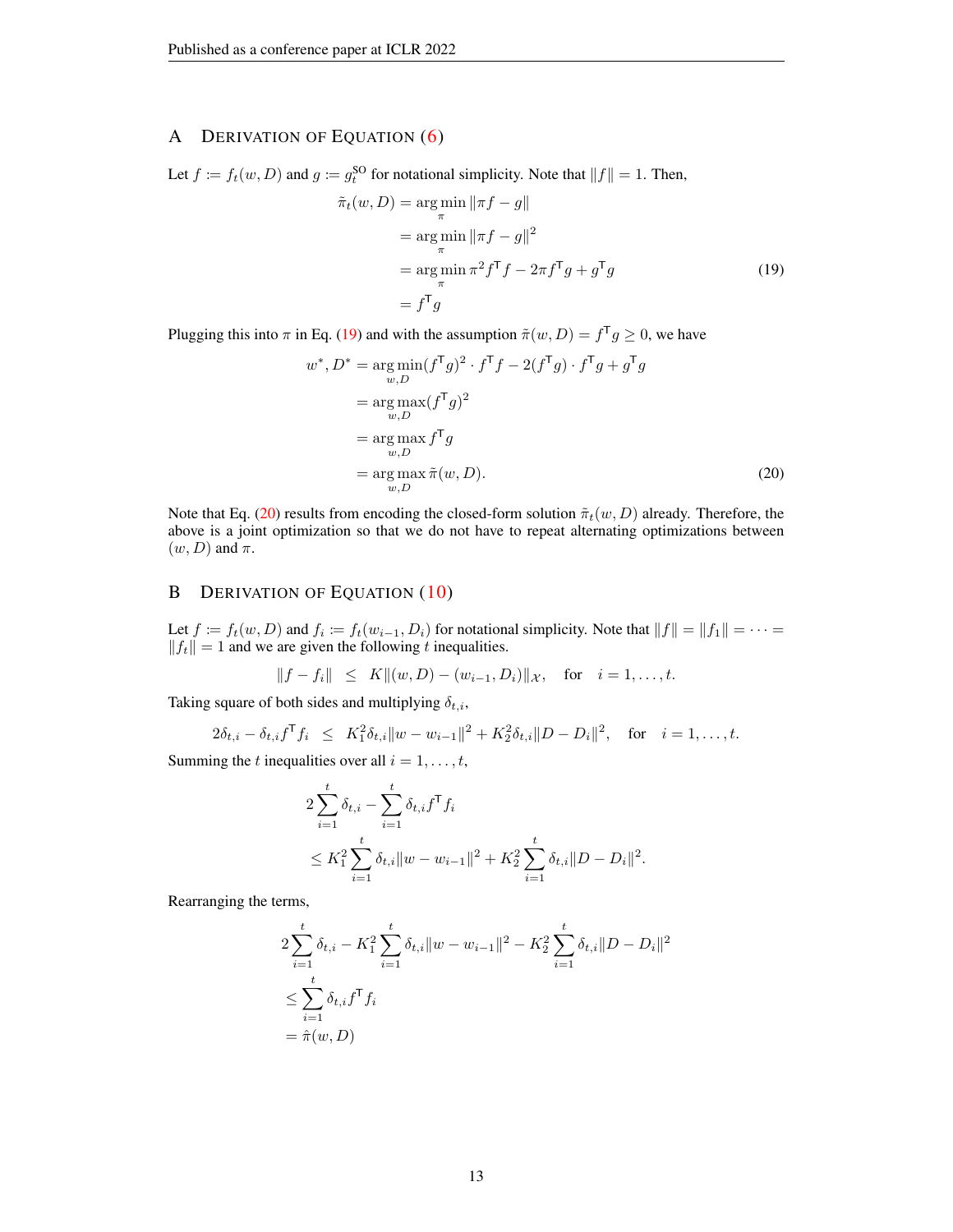# C META-VALIDATION PERFORMANCE



<span id="page-13-0"></span>Figure 5: Meta-validation performance. We report mean and and 95% confidence intervals over 5 metatraining runs.

Figure [5](#page-13-0) shows the meta-validation performance as the meta-training proceeds. We can see that our HyperDistill shows much faster meta-convergence and shows better generalization at convergence than the baselines, which is consistent with the meta-training convergence shown in Figure [2.](#page-7-1)

# D HYPER-HYPERPARAMETER ANALYSIS



<span id="page-13-1"></span>Figure 6: Meta-test performance by varying the value of  $\gamma$ . Red stars denote the actuall  $\gamma$  we used for each experiment (we found them with a meta-validation set) and the corresponding performance.

Our algorithm, HyperDistill has a hyper-hyperparamter  $\gamma$  that we tune with a meta-validation set in the range  $\{0.9, 0.99, 0.999, 0.9999\}$ . Figure [6](#page-13-1) shows that with all the values of  $\gamma$  and for all the experimental setups we consider, HyperDistill outperforms all the baselines with significant margins. This demonstrates that the performance of HyperDistill is not much sensitive to the value of  $\gamma$ .

### E MORE DETAILS OF METAWEIGHTNET EXPERIMENTS



<span id="page-13-2"></span>We provide the additional experimental setup for the MetaWeightNet [\(Shu et al.,](#page-10-15) [2019\)](#page-10-15) experiments. We use  $1 - 200(ReLU) - 1$  loss weighting network architecture, following the original paper. Also, we found that lower bounding the output of the weighting function with 0.1 can stabilize the training. Figure [7](#page-13-2) shows the resultant loss weighting function learned with each algorithm. We see that the learned weighting function with HyperDistill tend to output lower values than the baselines.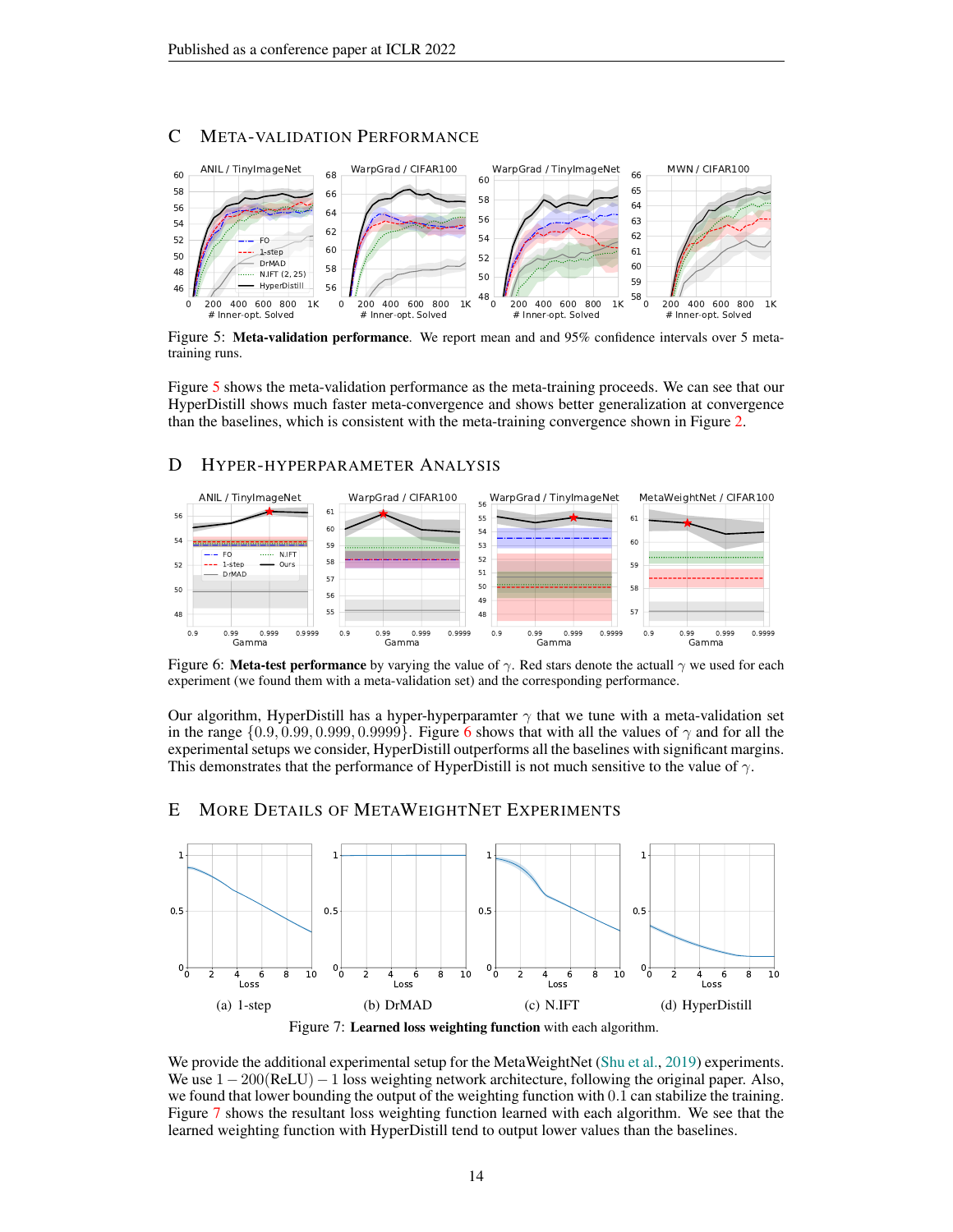|                     | ANIL                      | WarpGrad                  | MetaWeightNet             |                           |  |
|---------------------|---------------------------|---------------------------|---------------------------|---------------------------|--|
|                     | tinyImageNet              | CIFAR100                  | tinyImageNet              |                           |  |
|                     | $(Mb) / (s / inner-opt.)$ | $(Mb) / (s / inner-opt.)$ | $(Mb) / (s / inner-opt.)$ | $(Mb) / (s / inner-opt.)$ |  |
| FO.                 | 1430/6.23                 | 1092/5.24                 | 1840/7.01                 | N/A                       |  |
| 1-step              | 1584/6.80                 | 1650/6.88                 | 3844 / 18.81              | 1214/6.17                 |  |
| DrMAD               | 1442/20.88                | 1734 / 19.83              | 4148 / 57.09              | 1262/17.57                |  |
| Neumann IFT         | 1392/7.98                 | 1578/7.43                 | 3286/21.49                | 1262/6.93                 |  |
| <b>HyperDistill</b> | 1638/6.92                 | 1714/8.68                 | 4098/22.15                | 1206/6.04                 |  |

# <span id="page-14-1"></span>F COMPUTATIONAL EFFICIENCY

<span id="page-14-0"></span>Table 3: **Memory and wall-clock time** required by a single process. We used RTX 2080 Ti for the measurements. Note that we run 4 processes in parallel in our actual experiments (meta-batchsize is 4), which requires roughly  $\times$  4 memory than the values reported in this table.

Table [3](#page-14-0) shows the computational efficiency measured in actual memory usage and average wallclock time required to complete a single inner-optimization. We can see from the table that whereas our HyperDistill requires slightly more memory and wall-clock time than 1-step or Neumann IFT method, the additional cost is definitely tolerable considering the superior meta-test performance shown in Table [2.](#page-7-0)

# G SINUSOIDAL REGRESSION

<span id="page-14-2"></span>

<span id="page-14-3"></span>Figure 8: Meta-convergence

| In this section, we conduct sinusoidal experiments to demonstrate the efficacy of our method on a |  |  |  |  |  |
|---------------------------------------------------------------------------------------------------|--|--|--|--|--|
| regression task.                                                                                  |  |  |  |  |  |

Task distribution. Each task is to regress a curve sampled from the following distribution of sinusoidal functions; the amplitude and phase is sampled from  $\mathcal{U}(0.1, 5)$  and  $\mathcal{U}(0, \pi)$ , respectively. The range of input is  $[-5, 5]$ , and the input and output dimensions are both 1 [\(Finn et al.,](#page-9-8) [2017\)](#page-9-8). We consider 10-shot regression problems.

Meta-model and network architecture. We set the meta-model to ANIL [\(Raghu et al.,](#page-10-2) [2019\)](#page-10-2). Given the 4-layer fully-connected ReLU network (1-100-100-100-1), the first three layers are set to the hyperparameter, and only the last layer is adapted to given tasks.

**Experimental setup.** For **inner-optimization** of the weights, we use SGD with momentum 0.9 and set the learning rate to  $\mu^{\text{Inner}} = 0.01$  The number of inner-steps is  $T = 30$ . For the **hyperparameter optimization**, we use Adam optimizer (Kingma  $\&$  Ba, [2015\)](#page-9-14) with the learning rate  $\mu^{\text{Hyper}} = 0.001$ . The number of inner-optimizations solved per each meta-convergence is  $M = 30$ . We perform parallel meta-learning with the meta-batchsize set to 10. Meta-testing: We solve 1000 tasks to measure average mean squared error (MSE), with exactly the same inner-optimization setup as meta-training. We repeat this over 5 different meta-training runs and report mean and 95% confidence intervals (see Table [4\)](#page-14-2).

Results. In Figure [8](#page-14-3) and Table [4,](#page-14-2) we see that HyperDistill shows better meta-convergence and meta-test performance than all the baselines. Comparing to FO and 1-step baselines, we see that it is still important to consider longer horizons even in this relatively fewer-shot learning scenario. Also, DrMAD shows poor performance, demonstrating the importance of online optimization.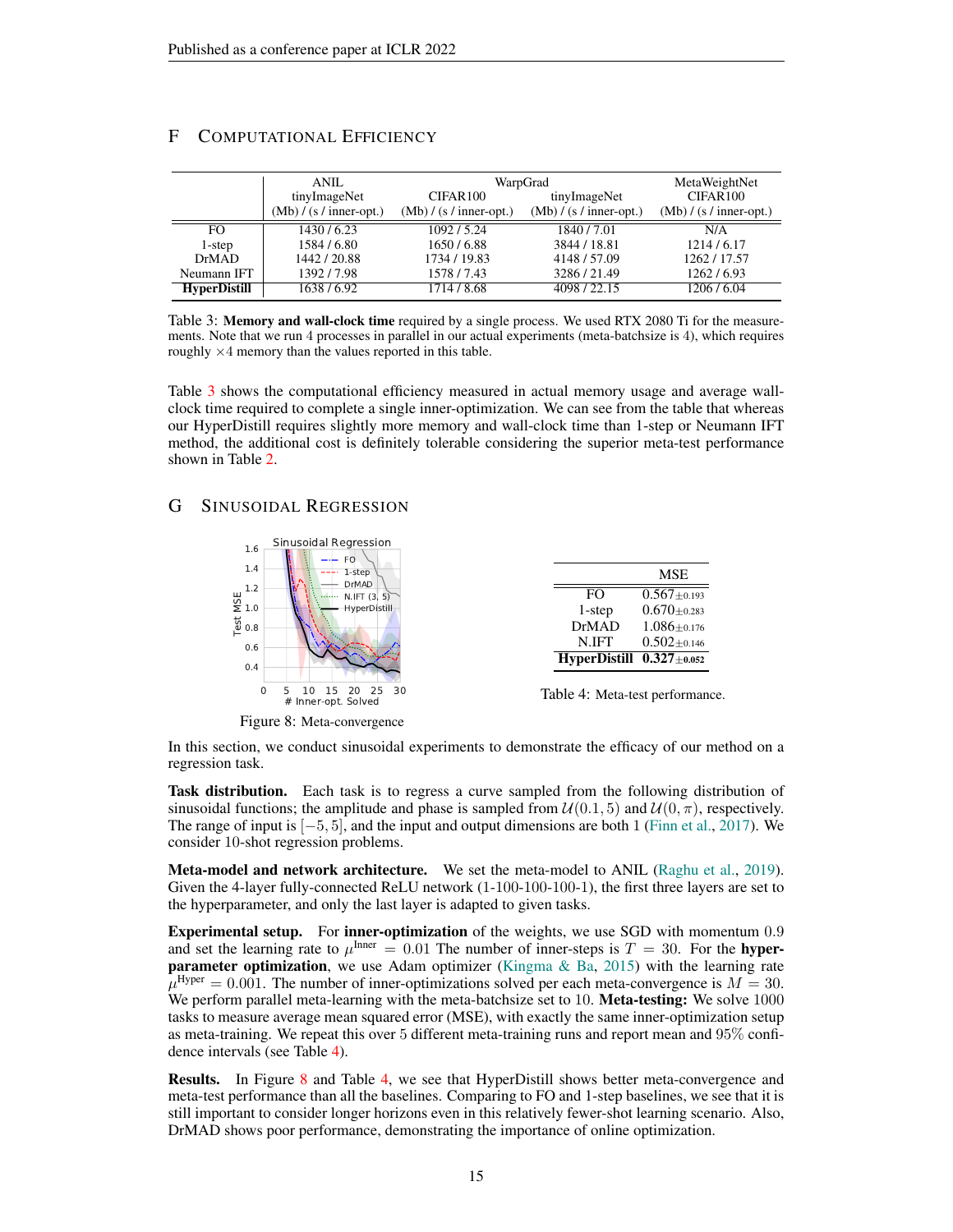# H STANDARD LEARNING SCENARIO



<span id="page-15-2"></span><span id="page-15-1"></span><span id="page-15-0"></span>Figure 9: Meta-train convergence Figure 10: Meta-test convergence

In this section, instead of meta-learning setting which involves some task distribution, we consider standard learning scenario where we are given only a single classification task.

Two-stage learning. We consider the following two-stage learning scenario, which is a reasonable way to cast a standard classification task into a meta-learning problem [\(Liu et al.,](#page-10-16) [2018\)](#page-10-16). In the firststage we split the whole CIFAR10 [\(Krizhevsky et al.,](#page-9-13) [2009\)](#page-9-13) training dataset into two sets with equal number of instances (each with 25,000 instances). We then use one as a training set to optimize the weight w and the other as a validation set to optimize the hyperparameter  $\lambda$ . In the second stage, we merge the two datasets into the original one and re-train  $w$  with it from the random initialization, while the learned hyperparameter  $\lambda$  in the first stage is fixed.

MetaWeightNet [\(Shu et al.,](#page-10-15) [2019\)](#page-10-15). Again, we consider MetaWeightNet which we used in the experimental section [5.](#page-6-4) We use the same network structure for the loss weighting network and the same label corruption strategy. Note that the original paper uses 1-step strategy.

**Experimental setup.** In the first-stage, for both weight w and hyperparameter  $\lambda$ , we use SGD with momentum 0.9 and set the learning rate to 0.01 The number of training steps is set to  $T =$ 10, 000. In the **second-stage**, as mentioned above, we reinitialize and train w with the merged dataset, while fixing  $\lambda$  obtained from the first stage. We repeat this two-stage process 5 times and report mean and 95% confidence intervals (see Table [5\)](#page-15-0). Hyper-hyperparameters: For Neumann IFT, we compute the hypergradients (each with 5 inversion steps) for every 5 gradient steps. For HyperDistill, we set  $\gamma = 0.9$ .

Results. In Figure [9,](#page-15-1) [10](#page-15-2) and Table [5,](#page-15-0) we see that HyperDistill shows much better metaconvergence and meta-test performance than all the baselines. The results demonstrate the effectiveness of our method for solving standard HO problems. Note that we cannot consider FO because there is no direct gradient, i.e.  $g^{\text{FO}} = 0$  for this MetaWeightNet model. Also, we do not consider the offline methods like DrMAD because now the horizon length became too long to backpropagate all the way through the learning process.

## I FURTHER ANALYSIS ON SHORT HORIZON BIAS

In this section, we demonstrate the effect of short horizon bias by showing the convergence plots with the varying decaying factor  $\gamma$ (see Figure [11\)](#page-15-3). Note that in this controlled experiment we want to see the effect of  $\gamma$  only, so we fix the scaling factor as  $\pi = 1$ . In the right Figure [11,](#page-15-3)  $\gamma = 0$  corresponds to 1-step which computes the hypergradients by unrolling only a single step, thus suffers from short horizon bias. As we increase  $\gamma$ , the convergence roughly improves as well, demonstrating that the short horizon bias can be alleviated by increasing  $\gamma$ . Also, see Figure [3\(b\)](#page-8-1) which shows how well the different values of  $\gamma$  can recover the true hypergradients. The best performing  $\gamma$  seems 0.99 in terms of the cosine similarity to the true hypergradients.



<span id="page-15-3"></span>Figure 11: short horizon bias